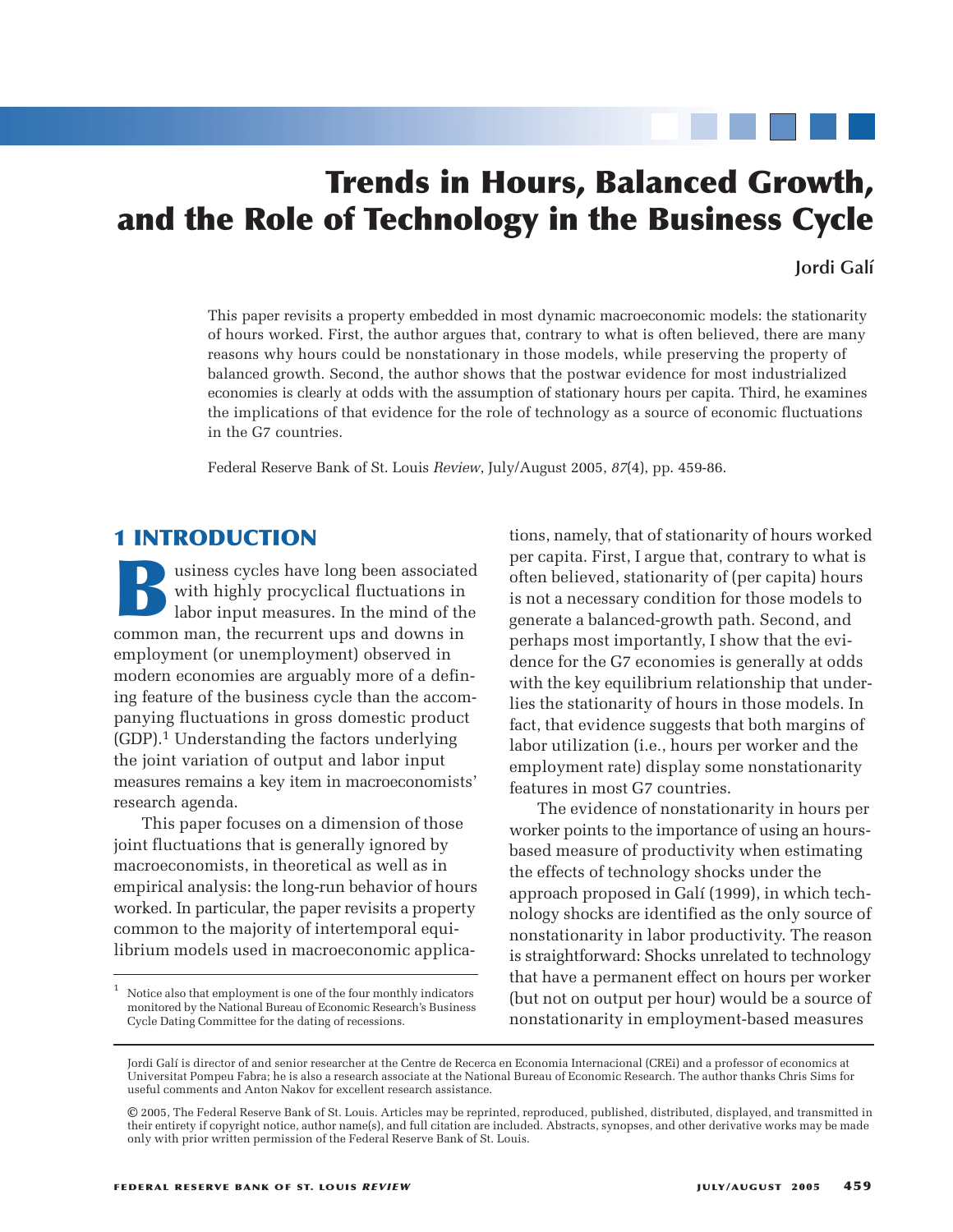of productivity and would thus be mislabeled as technology shocks. I revisit here the international evidence on the effects of technology shocks using an hours-based measure of productivity and find little evidence in support of a major role of technology as a source of business cycles.

The paper is organized as follows. Section 2 discusses the relationship between the stationarity of hours and the balanced-growth hypothesis. Section 3 provides some evidence on the behavior of the two margins of labor utilization for the G7 countries and discusses the implications of that evidence. Section 4 presents new estimates of the effects and role of technology shocks in the G7 countries.

# **2 THE STATIONARITY OF HOURS AND THE BALANCED-GROWTH HYPOTHESIS**

Since the seminal work by Kydland and Prescott (1982) and Prescott (1986), most business cycle models have adopted a neoclassical growth framework (augmented with a consumptionleisure choice) as a "core structure," on which stochastic disturbances and frictions of different sorts are added. The choice of a specification for preferences and technology in the resulting models has been generally guided by the requirement that the underlying deterministic model is consistent with some "stylized facts" of growth. It is generally argued that imposing such a requirement facilitates calibration of the model on the basis of information unrelated to the business cycle phenomena that the model seeks to explain.

Prominent among those stylized facts is the observation that many key macroeconomic variables such as output, consumption, investment, and the stock of physical capital display a similar average rate of growth over sufficiently long periods of time. That property is referred to as "balanced growth." Another important observation is that hours worked per capita do not display any obvious trend that one could associate with the secular upward trend shown by the real wage. Third, and in contrast to the real wage, the return to capital (as reflected, say, in the real interest rate)

does not seem to display any significant long-run trend.

The analysis of King, Plosser, and Rebelo (1988), among others, pointed out that the predictions of the neoclassical framework can be reconciled with the previous facts if (i) technology can be represented by a constant returns production function with labor-augmenting technical progress, (ii) preferences display a constant elasticity of intertemporal substitution, and (iii) the marginal rate of substitution between consumption and hours (or leisure) is homogeneous of degree one in consumption. Specifications satisfying those properties are commonly adopted "as a discipline device" by business cycle theorists, even when their subject of inquiry is viewed as being unrelated to the forces underlying long-term growth.

Unfortunately, as I will argue, the widespread adoption of an unnecessarily strong version of the balanced-growth hypothesis has led to a common misconception—namely, that stationarity of hours worked is an inherent feature of models displaying balanced growth.<sup>2</sup>

# *2.1 A Benchmark Framework with No Frictions*

To illustrate the basic point, let us first assume a constant returns Cobb-Douglas technology, implying the following linear expression for the (log) marginal product of labor3:

$$
m p n_t = y_t - n_t,
$$

where  $y_t$  denotes output and  $n_t$  is hours worked (or "hours," for short), both normalized by the size of the working-age population and expressed in logs.

Second, and in a way consistent with the requirements derived by King, Plosser, and Rebelo (1988), let us assume that preferences imply the following expression for the (log) marginal rate of substitution:

 $2^{\circ}$  Cooley and Prescott (1995), among others, provide an explicit account of that strategy: "[W]e are going to restrict our attention to artificial economies that display balanced growth. In balanced growth, consumption, investment, and capital all grow at a constant rate, while hours stay constant."

<sup>&</sup>lt;sup>3</sup> Constant terms are ignored throughout the paper.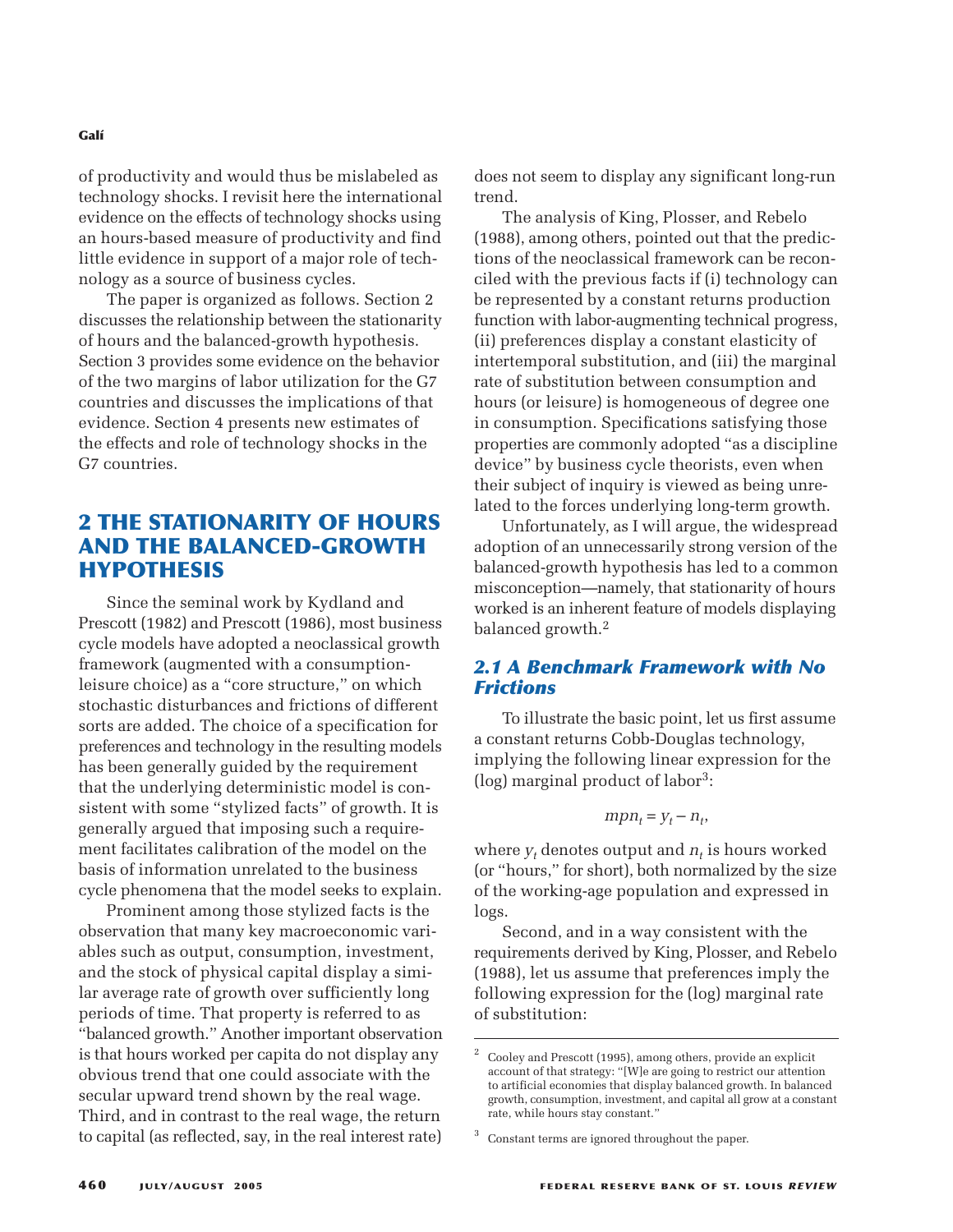$$
mrs_t = c_t + \varphi n_t,
$$

where  $c_t$  denotes the log of per capita consumption and  $\varphi$  is the reciprocal of the Frisch labor supply elasticity.4 Notice that normality of both consumption and leisure requires that  $\varphi > 0$ .

In a benchmark real business cycle (RBC) model with perfect competition in goods and labor markets and no other distortions, the efficiency condition  $mrs_t = mpn_t$  holds at all times, implying

(1) 
$$
n_t = -(1 + \varphi)^{-1} s_{c,t},
$$

where  $s_{ct} \equiv c_t - y_t$  is the log of the share of consumption in output (henceforth, the "consumption share"). The intuition behind the negative relationship is simple: Starting from an efficient allocation, both an increase in consumption (given output) or a decline in output (given consumption) make an additional unit of leisure more valuable than the marginal use of time in productive activities, thus calling for a drop in hours to maintain efficiency.

The "strong" version of the balanced-growth property adopted in most macroeconomic applications requires that  $s_{c,t}$  fluctuate about a constant mean value  $s_c$ . As a result, it must also be the case that hours are stationary and fluctuate around a constant mean  $n = -(1 + \varphi)^{-1} s_c$ . In the standard RBC model (closed economy, no government), the steady-state consumption share  $s_c$  and, hence, steady-state hours, are determined exclusively by preference and technology parameters.

### *2.2 Hours Worked and the Consumption Share: Evidence for the United States*

Next I turn to the data, to provide an assessment of the relationship between hours and the consumption share displayed in (1) and implied by the simple framework noted here previously.

I start by looking at aggregate quarterly U.S. data.5 I use hours of all persons in the nonfarm

business sector (LXNFH), normalized by the size of the population aged 16 or older, as a benchmark measure of hours. As a benchmark series for the consumption share, I use the ratio of personal consumption expenditures in nondurable goods and services (CN+CS) to GDP, both expressed in current prices.6 Figure 1A displays the empirical counterparts to  $n_t$  and  $s_{c,t}$ . While some negative short-run comovement between the two series is easily discernible, it is clear that the overall picture is dominated by what looks like a common upward trend in the second half of the sample period.

Figure 1B displays the business cycle component of the two series, obtained by applying the band-pass filter developed in Baxter and King (1999) and calibrated to remove fluctuations of periodicity outside an interval between 6 and 32 quarters. Once the low-frequency trends are dispensed with, a strong negative comovement between hours and the consumption share emerges clearly. That relationship is consistent with two stylized facts of business cycles—namely, the procyclicality of hours worked and that consumption is less volatile than output at business cycle frequencies (which makes the consumption share countercyclical).

The previous visual assessment is confirmed by a straightforward statistical analysis. Thus, a simple ordinary least squares (OLS) regression of (log) hours on the (log) consumption share yields the following estimated equation (standard errors in parentheses, constant term ignored):

$$
n_t = 0.16 s_{c,t} \qquad R^2 = 0.03,
$$
  
(0.05)

with the simple correlation between the two variables being 0.19. Notice that the fit of the estimated regression equation, as measured by the  $R^2$ , is extremely low for a relationship that is supposed to hold exactly. To make things worse, the sign of the estimated coefficient is inconsistent with the theory's prediction.

By way of contrast, an OLS regression using the business cycle component of both series yields the estimated equation

The assumption of a constant elasticity of the marginal rate of substitution with respect to hours can be relaxed, but is adopted here for convenience.

<sup>5</sup> Quarterly U.S. data are drawn from the USECON data set. The sample period is 1948:Q1–2003:Q4. The corresponding mnemonics are shown in parentheses.

In the appendix, I show that this is the right measure if one allows for changes in the relative price of consumption goods.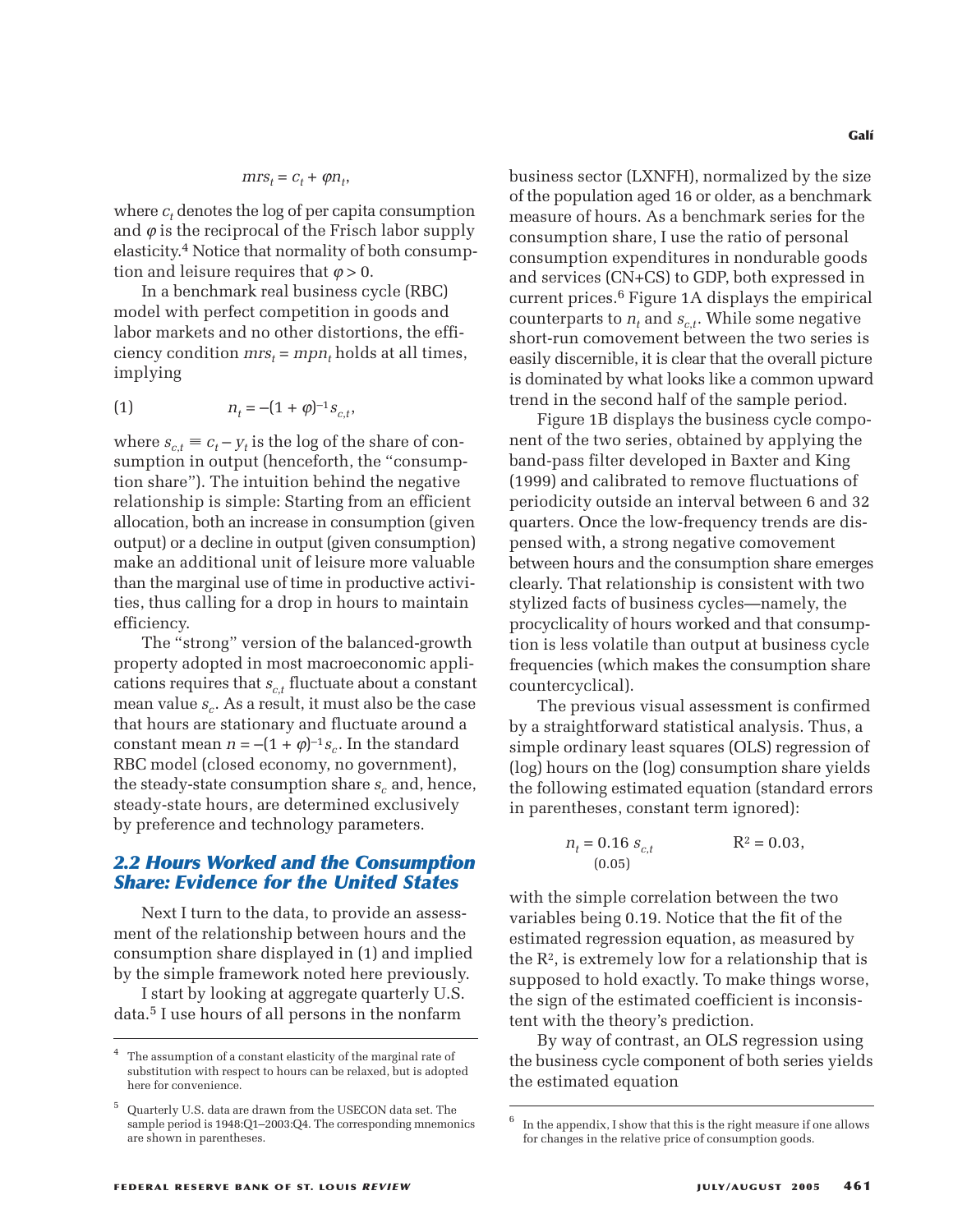### **Figure 1**





$$
n_t = -1.26 s_{c,t} \qquad R^2 = 0.61,
$$
  
(0.06)

with the corresponding correlation being –0.78. Thus, and while far from displaying the exact relationship implied by the benchmark model, the business cycle component of hours and the consumption share shows a very strong negative comovement. Notice also that, strictly speaking, the estimated coefficient on the consumption share with an absolute value greater than 1 is

inconsistent with the theory (since it would imply that leisure is an inferior good). Given the lack of a structural interpretation of the error term, combined with the likely distortions introduced by the detrending filter, I do not want to put too much emphasis on the point estimate.7 Yet, it is worth noticing that the previous finding seems consistent with the requirement stressed by RBC theo-

 $7 A$  similar finding, albeit in the context of the estimation of a staggered price setting model, is found in Sbordone (2000).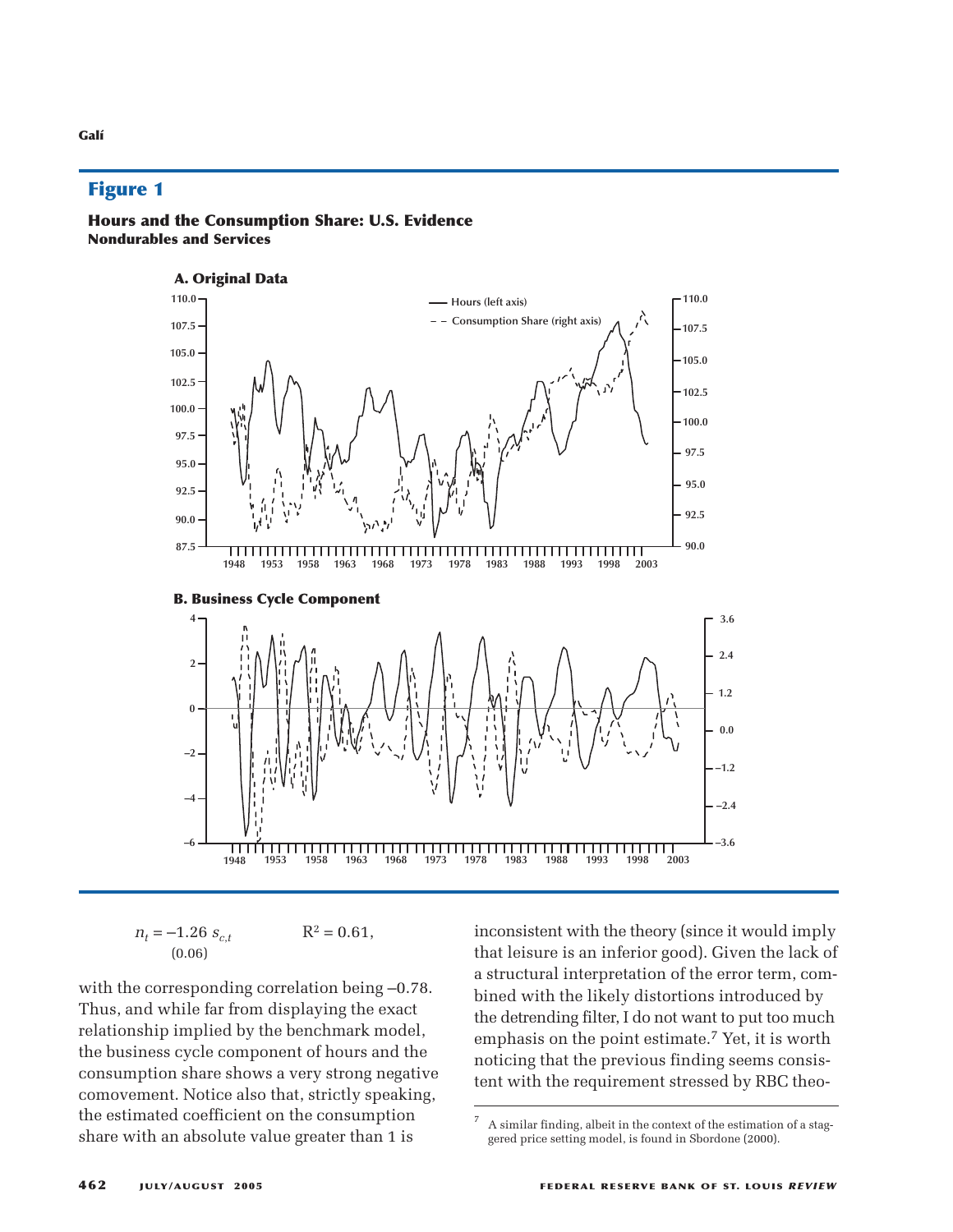#### **Table 1**

#### **Comovement of Hours and the Consumption Share: U.S. Evidence**

|                                   | Log-levels |        | <b>Business cycle component</b> |         |
|-----------------------------------|------------|--------|---------------------------------|---------|
|                                   | $S_{C}$    | $\rho$ | $S_{C}$                         |         |
| <b>Nonfarm business hours</b>     |            |        |                                 |         |
| Nondurables and services, private | 0.16(0.05) | 0.19   | $-1.26(0.06)$                   | $-0.78$ |
| Total private consumption         | 0.25(0.06) | 0.25   | $-1.32(0.08)$                   | $-0.71$ |
| Total consumption                 | 0.01(0.04) | 0.04   | $-1.14(0.05)$                   | $-0.76$ |
| <b>Total hours</b>                |            |        |                                 |         |
| Nondurables and service, private  | 0.84(0.06) | 0.66   | $-1.28(0.05)$                   | $-0.85$ |
| Total private consumption         | 1.00(0.07) | 0.68   | $-1.17(0.08)$                   | $-0.67$ |
| Total consumption                 | 0.69(0.04) | 0.71   | $-1.13(0.04)$                   | $-0.74$ |

rists of a high intertemporal substitution in labor supply in order to account for the large fluctuations in hours.8

**2.2.1 Robustness: Alternative Measures.** Similar findings emerge when I use an alternative, more comprehensive, measure of *aggregate hours* constructed by multiplying total civilian employment (LE) by average weekly hours in manufacturing (LRMANUA). The same is true for measures of the consumption share constructed using two alternative definitions of consumption, namely, *total private consumption* (C)—which includes durable goods expenditures—and *total consumption* (C+GFNE+GSE)—which includes, in addition, nondefense government consumption.

Table 1 reports the estimates of the coefficient of an OLS regression of (log) hours on the (log) consumption share, using all possible combinations of measures of both variables, and with standard errors reported in parentheses. The second column reports the corresponding correlations. The third and fourth columns show analogous statistics using the business cycle component of each series. Interestingly, when the (unfiltered) data are used, the regression coefficient has the wrong sign for all specifications. When I use data on total hours (see bottom panel), the correlation becomes higher and significant, but always with

the wrong sign (positive). The latter just captures the fact that both series display a common upward trend for most of the period.

Again, when we turn to the business cycle component, the results change dramatically: A very strong negative comovement between hours and the consumption share emerges for all the specifications.

### *2.3 Hours Worked and the Consumption Share: International Evidence*

Next I examine the comovements of hours and the consumption share for the G7 countries, in order to assess the extent to which the evidence in the previous subsection is specific to the United States or carries over to other countries. In doing so I use the data set on hours worked (normalized by population aged 14 to 65) constructed by the Organisation for Economic Co-operation and Development (OECD) and part of their Labor Force Statistics data set. The data frequency is annual and the sample period, common across countries, starts in 1970 and ends in 2002. The graphs on the left-hand side of Figure 2 display, for each country, the time series for hours and the share of (total) consumption in GDP. The graphs on the right-hand side show the growth rates of the same variables.<sup>9</sup> That graphical evidence is supplemented with

<sup>8</sup> As exemplified by the indivisible model of Hansen (1985) and Rogerson (1988).

Given the annual frequency of the data, growth rates provide a better representation of short-term fluctuations.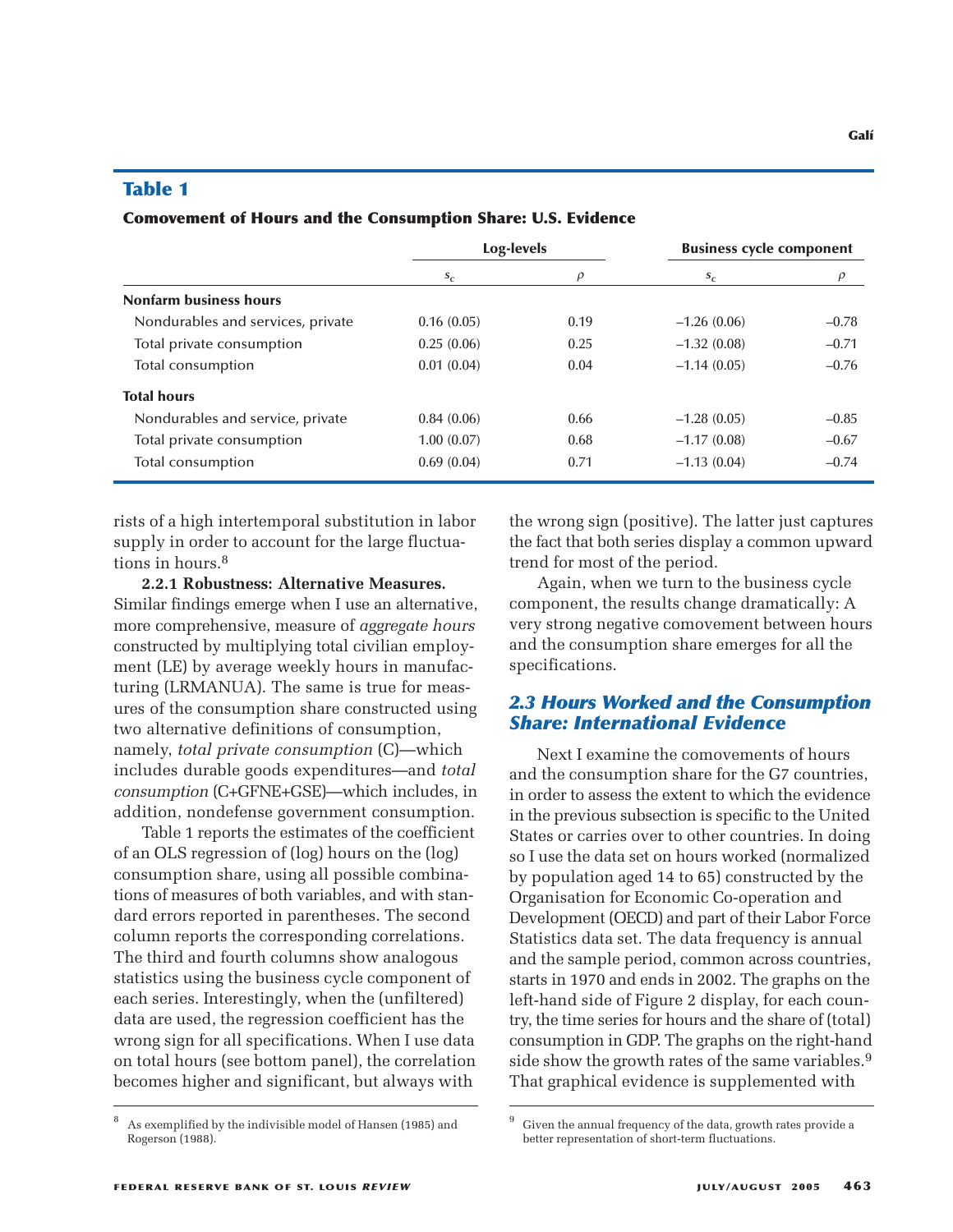### **Figure 2**

#### **Hours and the Consumption Share: International Evidence**

**United States: Levels**



**United States: First Differences** 

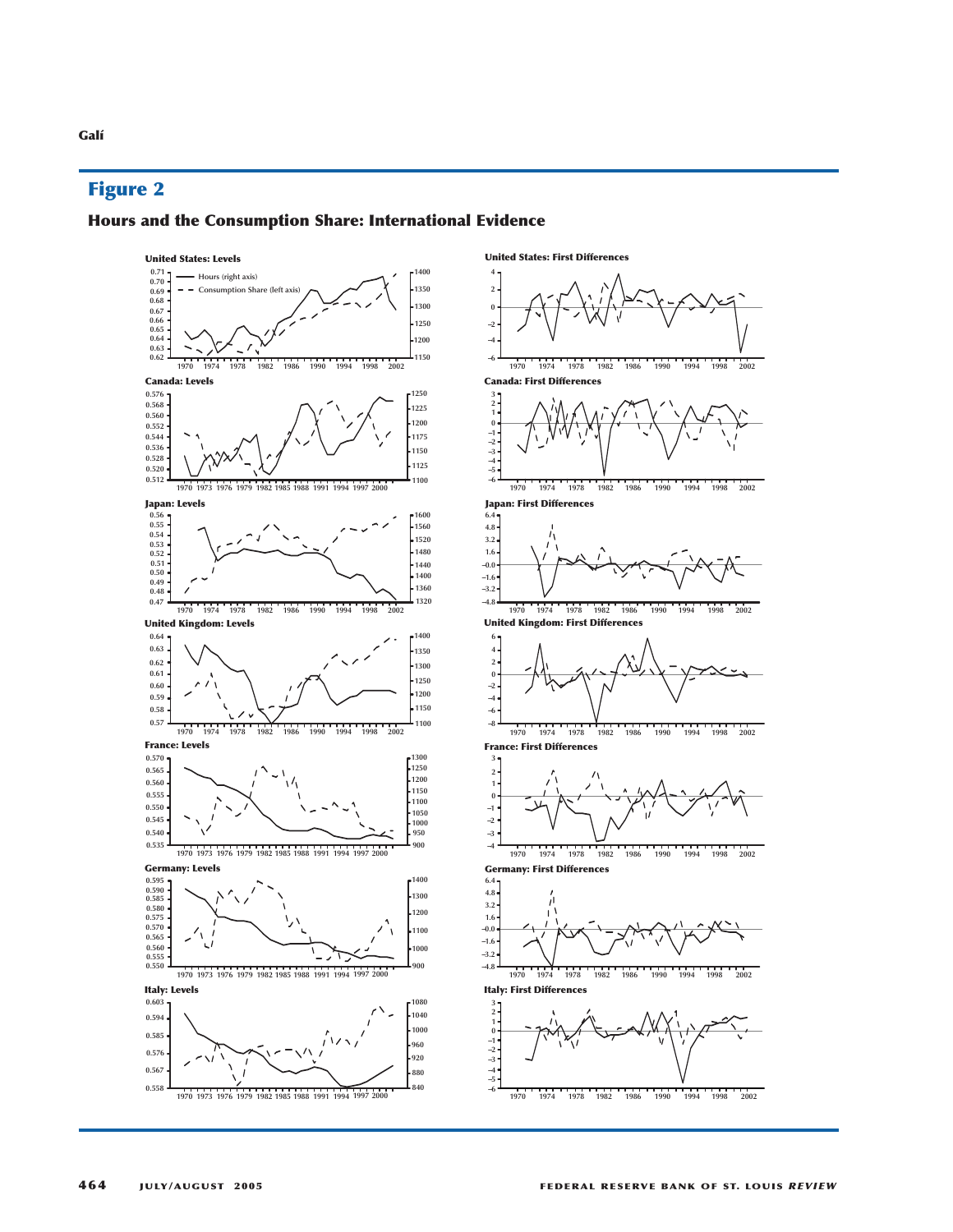Table 2, which reports, for each country, the correlation between the (log) consumption share and (log) hours, in both levels and first differences.

While the patterns of both variables seen in the figures display substantial differences across countries, two basic common features are apparent. First, neither the consumption share nor hours per capita display any tendency to revert to some constant mean, over the 30-year period considered. In other words, there seems to be prima facie evidence of some sort of nonstationarity in both series. Second, and as confirmed by the correlations in Table 2, there is no evidence of the tight negative relationship between those variables suggested by (1). Japan is the only country for which a strong negative correlation can be found between the (log) levels of the two variables.

As was the case with quarterly U.S. data, when we turn our attention to higher-frequency changes (as represented by first differences here), the correlations become negative (with the exception of Italy), but they are still rather low in absolute value and far from the perfect correlation implied by the benchmark framework above.

### *2.4 Interpretation*

Notice that even under the baseline neoclassical framework described here previously, one can think of plausible reasons that would render the consumption share nonstationary and that could thus provide a potential explanation for the nonstationarity in hours *within the paradigm*. The presence of permanents shifts (or an underlying trend) in the share of government purchases in GDP may be the most obvious one—one that seems to be relevant in the case of the postwar U.S. economy. (From the early 1950s to the late 1990s that share declined by about 5 percentage points.) Yet, according to the benchmark neoclassical framework, the increase in the consumption share should have come hand in hand with a reduction in hours, not an increase like the one observed in the U.S. economy—a pattern displayed also by Canada and Germany—and not with the largely disconnected long-run pattern of hours displayed by other countries (with the possible exception of Japan).

### **Table 2**

#### **Comovement of Hours and the Consumption Share: International Evidence**

|                      | Correlation between $n$ and $s_c$ |                          |  |  |
|----------------------|-----------------------------------|--------------------------|--|--|
|                      | Levels                            | <b>First differences</b> |  |  |
| <b>United States</b> | 0.80                              | $-0.57$                  |  |  |
| Canada               | 0.23                              | $-0.53$                  |  |  |
| Japan                | $-0.73$                           | $-0.49$                  |  |  |
| United Kingdom       | $-0.09$                           | $-0.10$                  |  |  |
| France               | $-0.07$                           | $-0.47$                  |  |  |
| Germany              | 0.26                              | $-0.53$                  |  |  |
| Italy                | $-0.41$                           | 0.01                     |  |  |
|                      |                                   |                          |  |  |

**SOURCE: Data are from the OECD Labor Force Statistics Database and Annual National Income Accounts.**

More generally, modern economies are subject to a variety of frictions and distortions that can account for permanent shifts—and, thus, unitroot-like behavior—in hours. Furthermore, this can occur without violating the central element of the balanced-growth hypothesis, namely, that over the long run the main components of aggregate demand are expected to grow at the same rate (or, in other words, their growth rates have a common unconditional expectation).

To illustrate this point consider the following extension of the framework above, along the lines of Galí, Gertler, and López-Salido (2003). First, one may want to allow for a possible wedge between the marginal product of labor (which, for simplicity, we keep equating to average labor productivity) and the real wage paid by the firm per hour of work. Letting  $\mu_t^p$  denote that wedge, we thus have (in logs)

(2)  $w_t - p_t = m p n_t - \mu_t^p = (y_t - n_t) - \mu_t^p$ .

Second, a wedge may exist between the wage and the (average) household's marginal rate of substitution, as a result of labor income taxes, wage setting by unions, efficiency wages, etc.10 Formally, and letting  $\mu_t^w$  denote that wedge, we have

<sup>10</sup> This is the wedge emphasized in Mulligan (2002), who provides an analysis of its long-run behavior in the United States.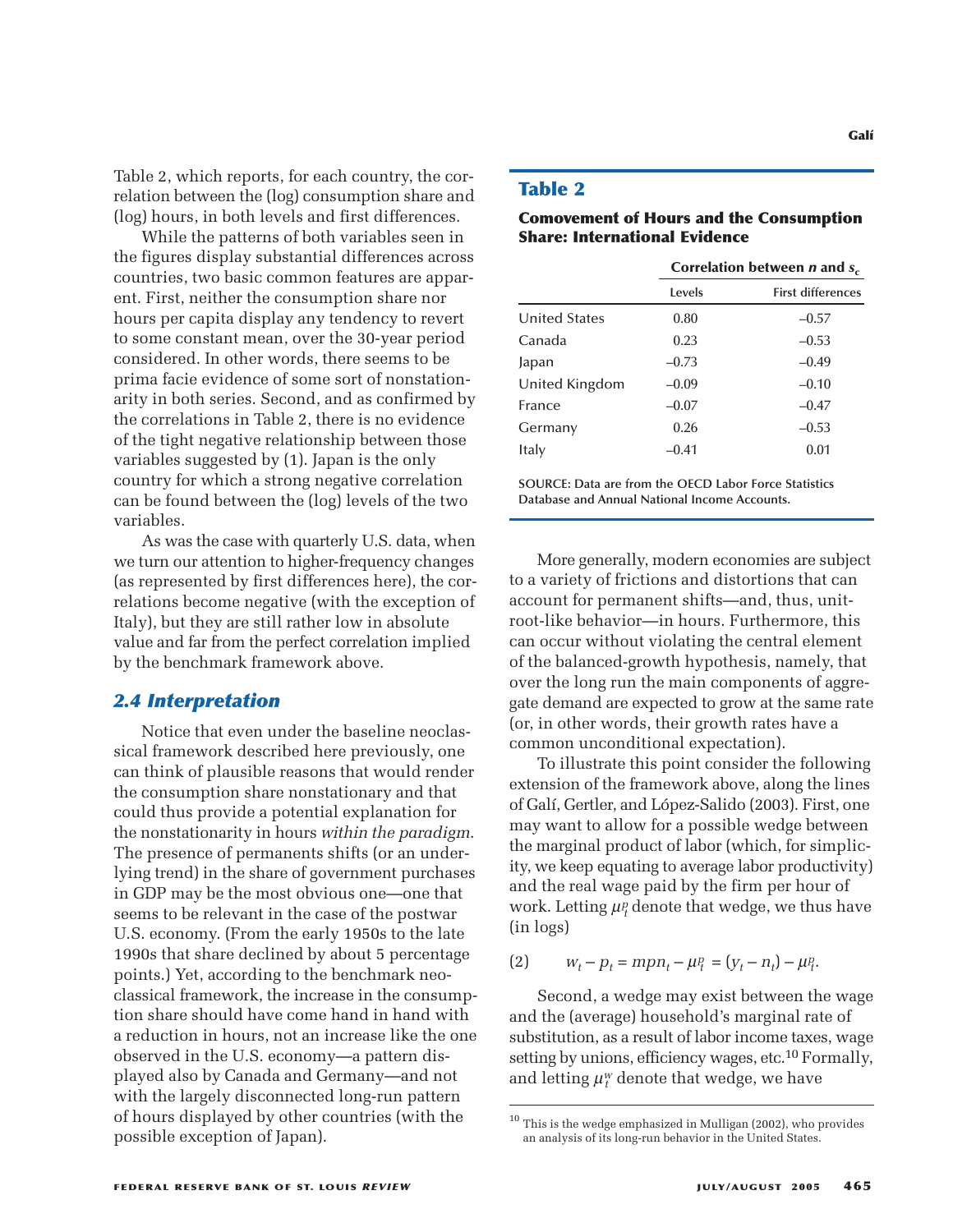**Galí**

$$
(3) \t\t\t w_t - p_t = mrs_t + \mu_t^w.
$$

Finally, and as emphasized by Hall (1997), the marginal rate of substitution may experience stochastic shifts—some of which might be permanent—both as a result of genuine shifts in individual tastes or composition effects derived from demographic forces. We can represent that feature by appending a preference shock ξ *<sup>t</sup>* to our expression for the (log) marginal rate of substitution:

(4) 
$$
mrs_t = c_t + \varphi n_t + \xi_t.
$$

Combining (2), (3), and (4), we obtain the following expression for hours:

$$
n_{t} = -(1 + \varphi)^{-1} (s_{c,t} + \mu_t^p + \mu_t^w + \xi_t).
$$

Hence, we see that any permanent shifts in the labor and product market wedges or in preferences will result in a permanent shift in hours worked, for any given consumption share. To the extent that we are willing to allow for changes in any of those variables, there is no obvious reason (other than modeling convenience) why *all* those changes should be stationary. The presence of price and wage stickiness, with their consequent temporary deviations in markups from their desired levels, appears perhaps as the only "natural" source of stationarity in the fluctuations in hours in this context. Some changes in desired markups, on the other hand, are likely to be permanent (e.g., those resulting from changes in the regulatory environment). This property may also characterize changes in taxes that may affect the labor market wedge.11 Needless to say, many shifts in preferences or in the share of consumption in GDP are likely to be permanent in nature.

Given the above considerations, the apparent nonstationarity in hours and its decoupling from the consumption share should come as no surprise, despite its central role in common versions of business cycle models.12

# *2.5 The Two Margins of Hours Variation: A Look at the International Evidence*

It is not the purpose of the present paper to uncover and even less so to quantify the relative importance of the different likely sources of nostationarity in hours. Yet, a look at the two margins of variation in hours, namely, hours per worker and the employment rate, suggests that a simple representative agent model will find it hard to account for the labor market dynamics behind the observed changes in hours. The low-frequency changes in both margins are substantial and display patterns that vary significantly across countries. These features are illustrated in Figures 3A through 3G, which show for each G7 country the evolution of hours worked per capita (more precisely, per person aged 16 to 65), average hours per worker, and the employment rate (i.e., the ratio of employment to working-age population). The data are drawn from the labor force statistics data set compiled by the OECD, with the sample periods differing somewhat across countries.

As a cursory look at the figures makes clear, the evidence constitutes an embarrassment of riches. Thus, for instance, the United States and Canada display an upward trend in hours per capita in the late part of the sample, which is the result of a continuous increase in the employment rate, combined with a flat pattern for hours per worker. In the early part of the sample, on the other hand, the relatively stable path for hours per capita hides very different (mutually offsetting) trends in hours per worker (downward) and the employment rate (upward).

The remaining G7 countries have experienced instead a secular decline in hours per capita. But, again, the underlying composition differs across countries. Thus, in the United Kingdom and Italy, it is largely the result of a decline in hours per worker, combined with a relatively stable employment rate. In Japan, hours per capita decline in spite of a persistent upward trend in the employment rate. In France and Germany, on the other hand, the downward trend in the employment rate only reinforces that of hours per worker.

<sup>&</sup>lt;sup>11</sup> Thus, Prescott (2004) argues that differences in labor income taxes can account for the gap in hours worked between the United States and Europe. Mulligan (2002) provides evidence of large and persistent changes in the labor market wedge.

 $^{12}$  See Francis and Ramey (2002) for a similar argument using a fully specified growth model. In their model, permanent changes in government purchases, tax rates, or a preference parameter are shown to have a permanent effect on steady-state hours.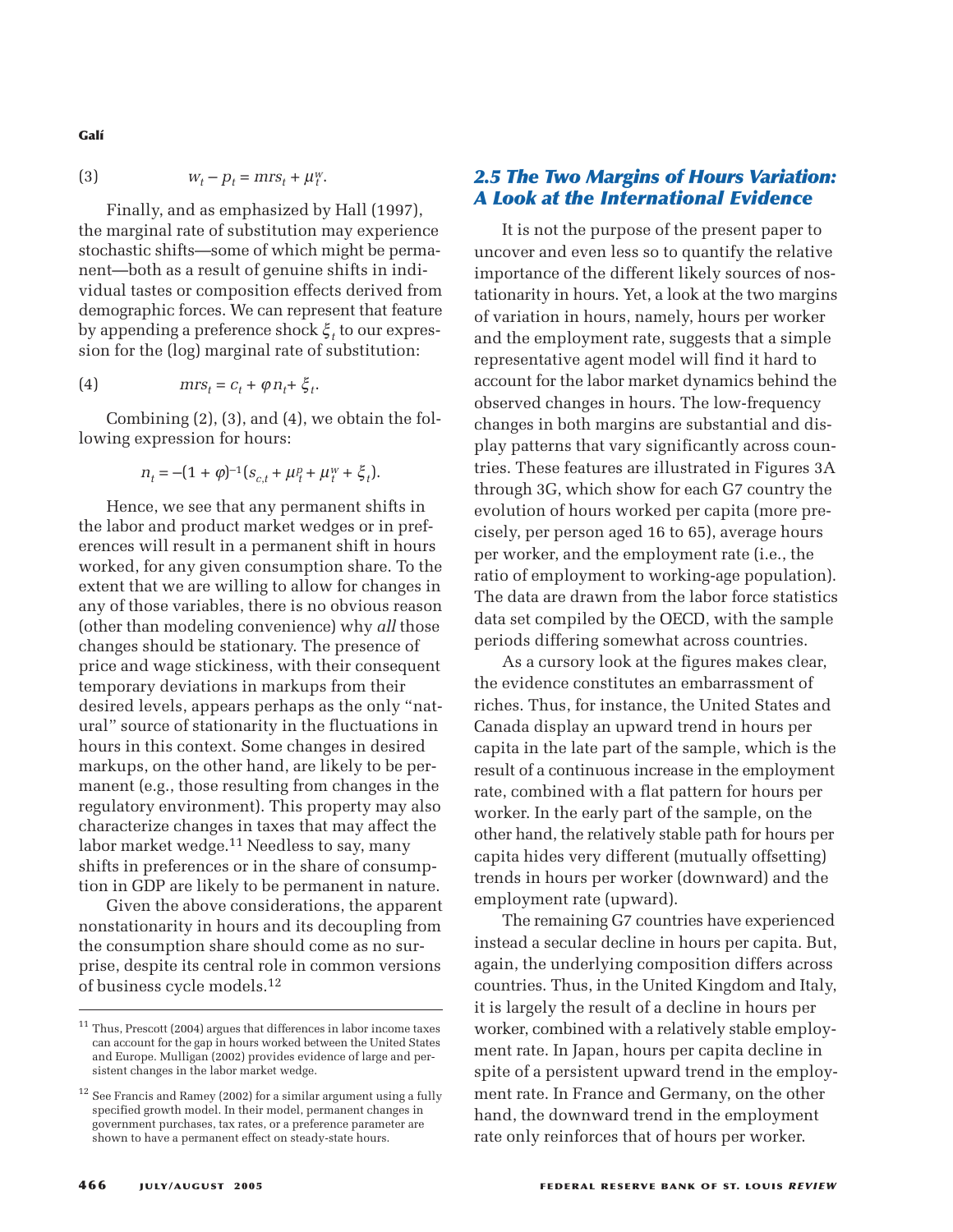# **Figure 3A**

### **Labor Force Statistics: United States**



**60%**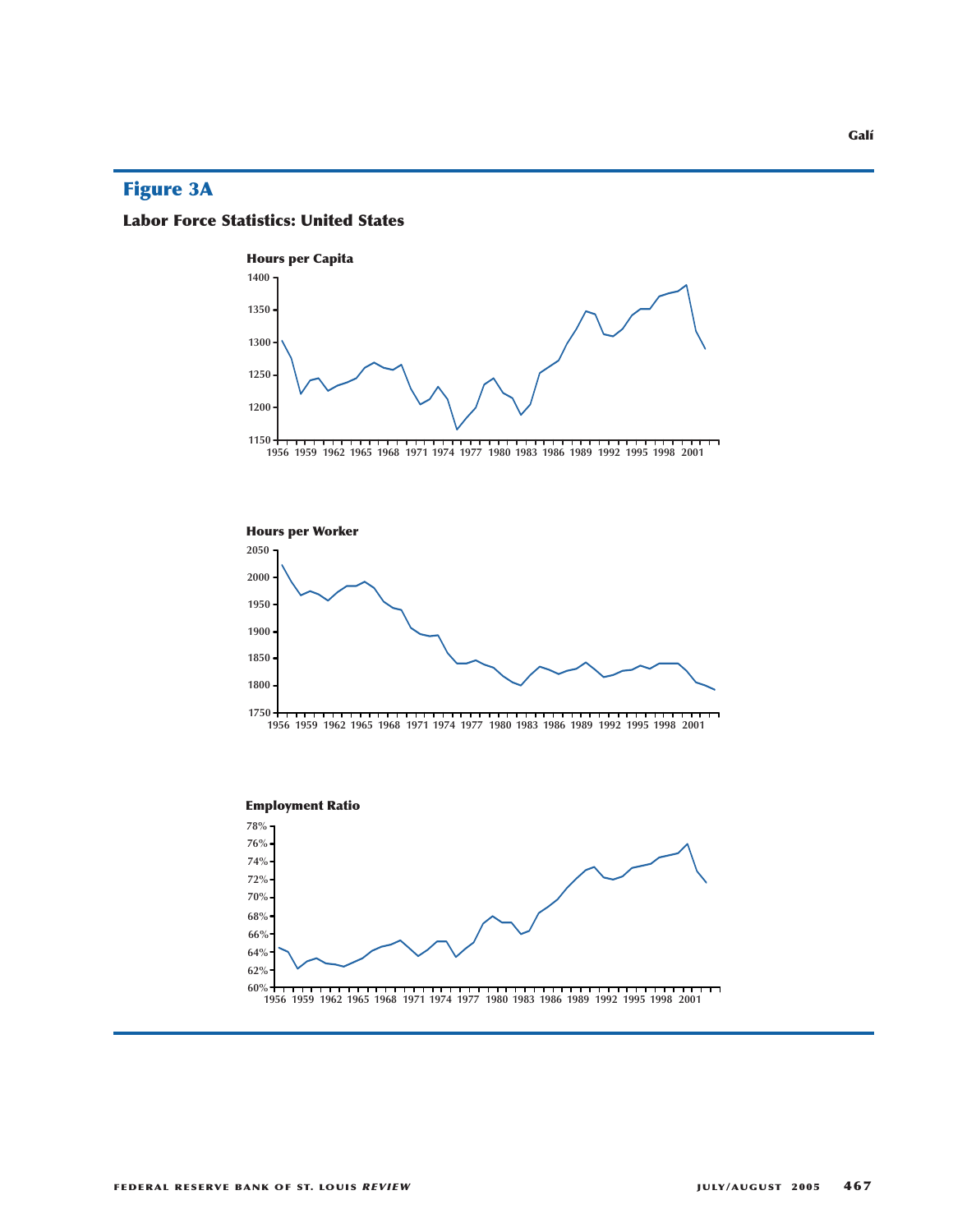# **Figure 3B**







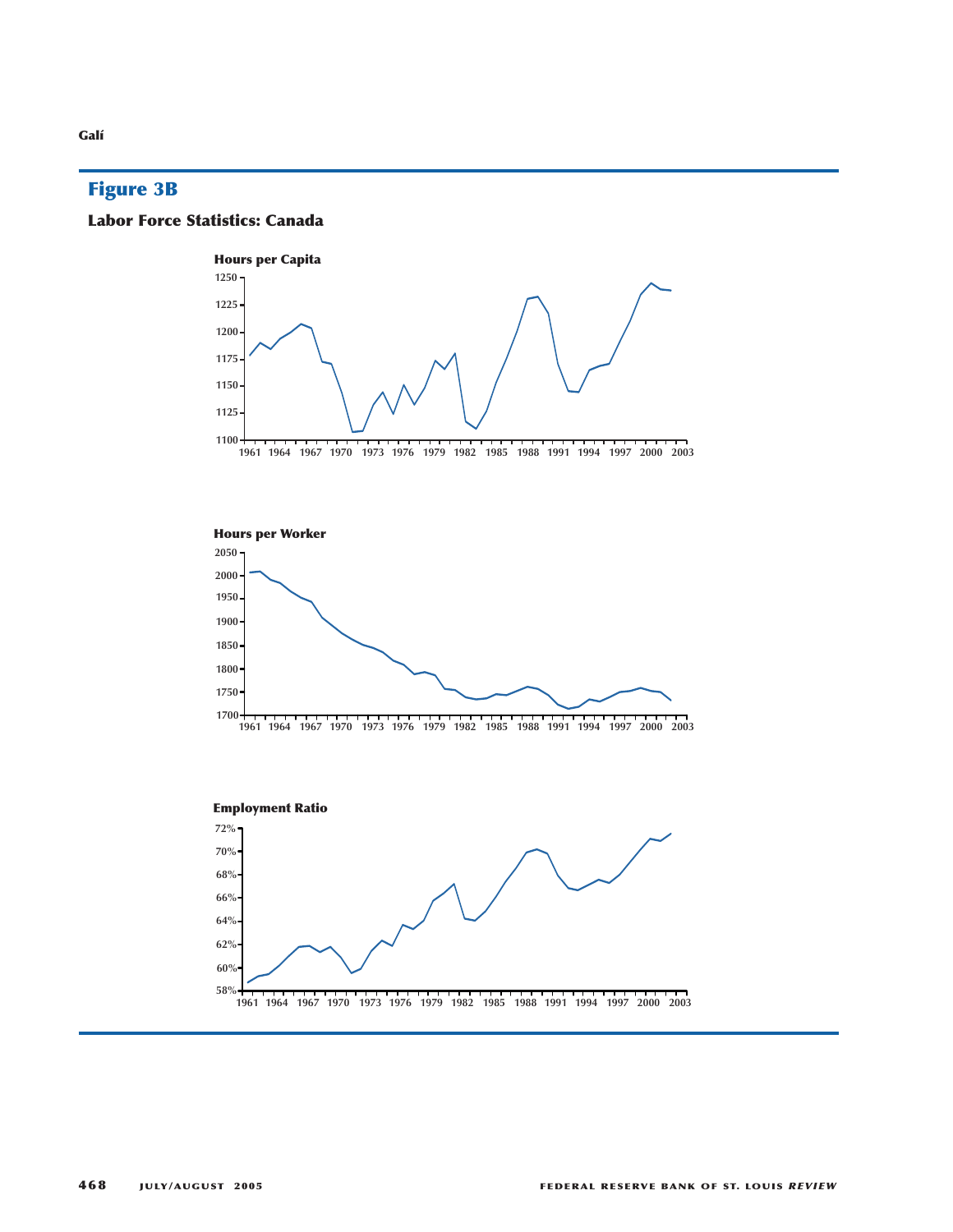# **Figure 3C**

# **Labor Force Statistics: Japan**





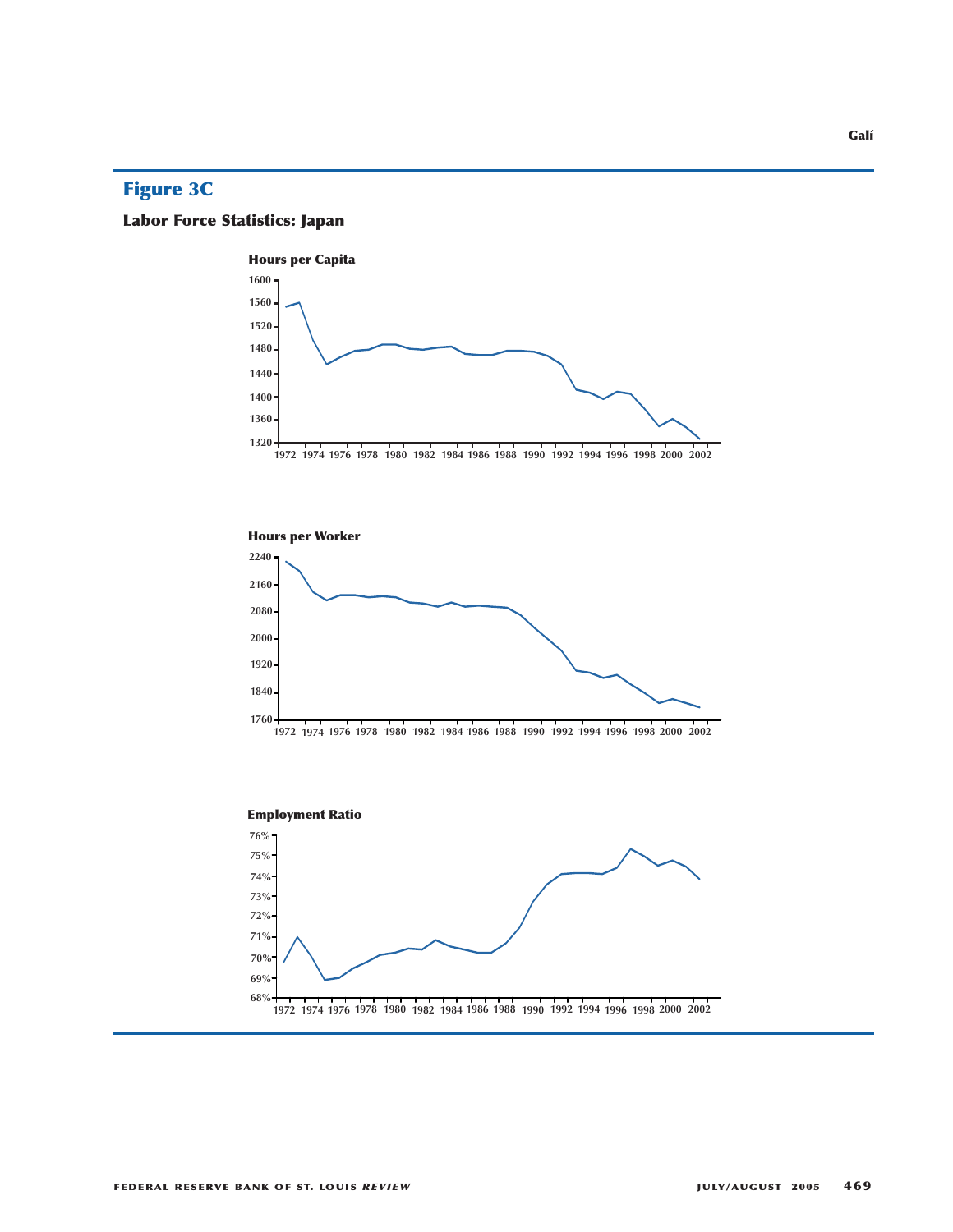# **Figure 3D**

# **Labor Force Statistics: United Kingdom**







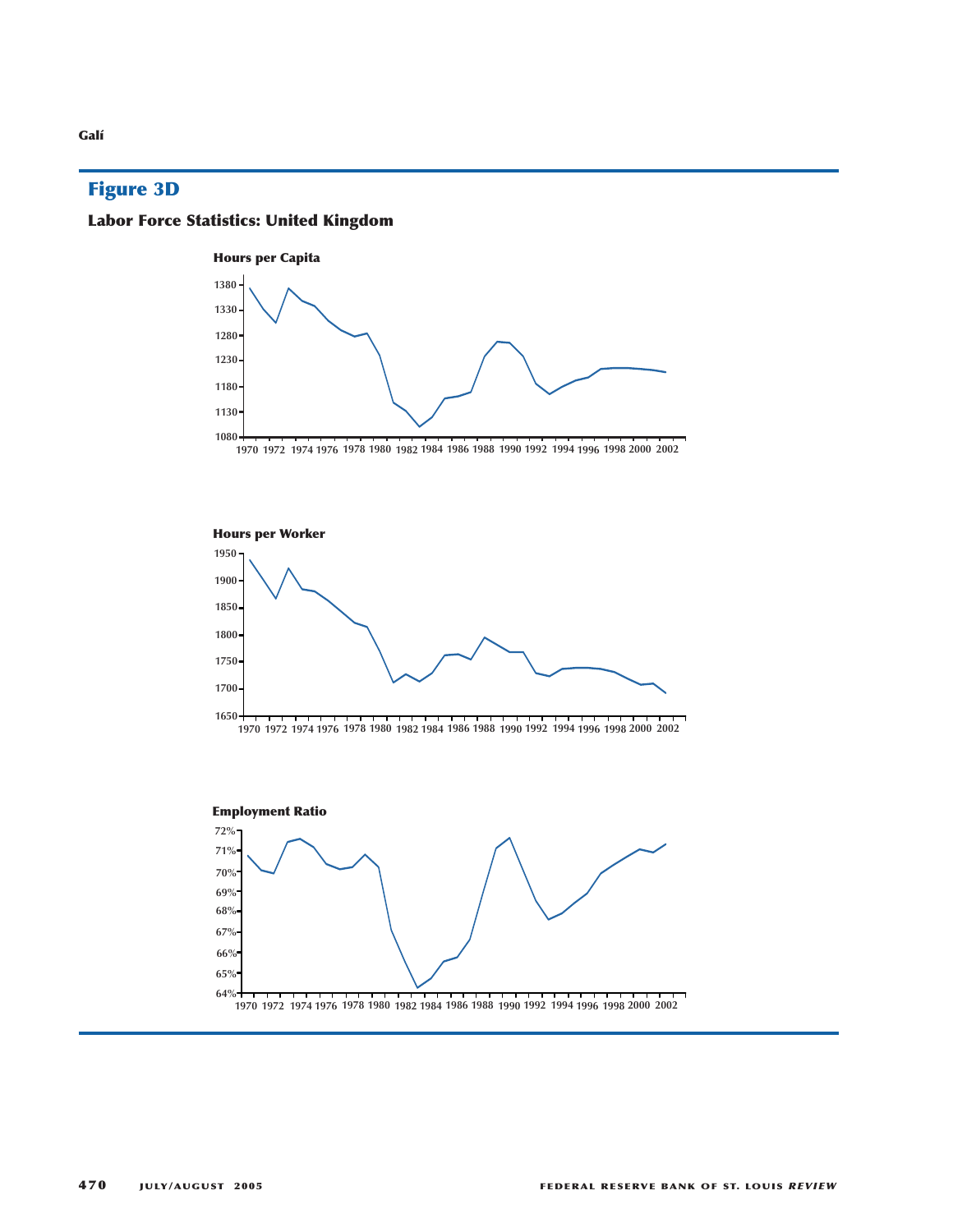# **Figure 3E**

### **Labor Force Statistics: France**





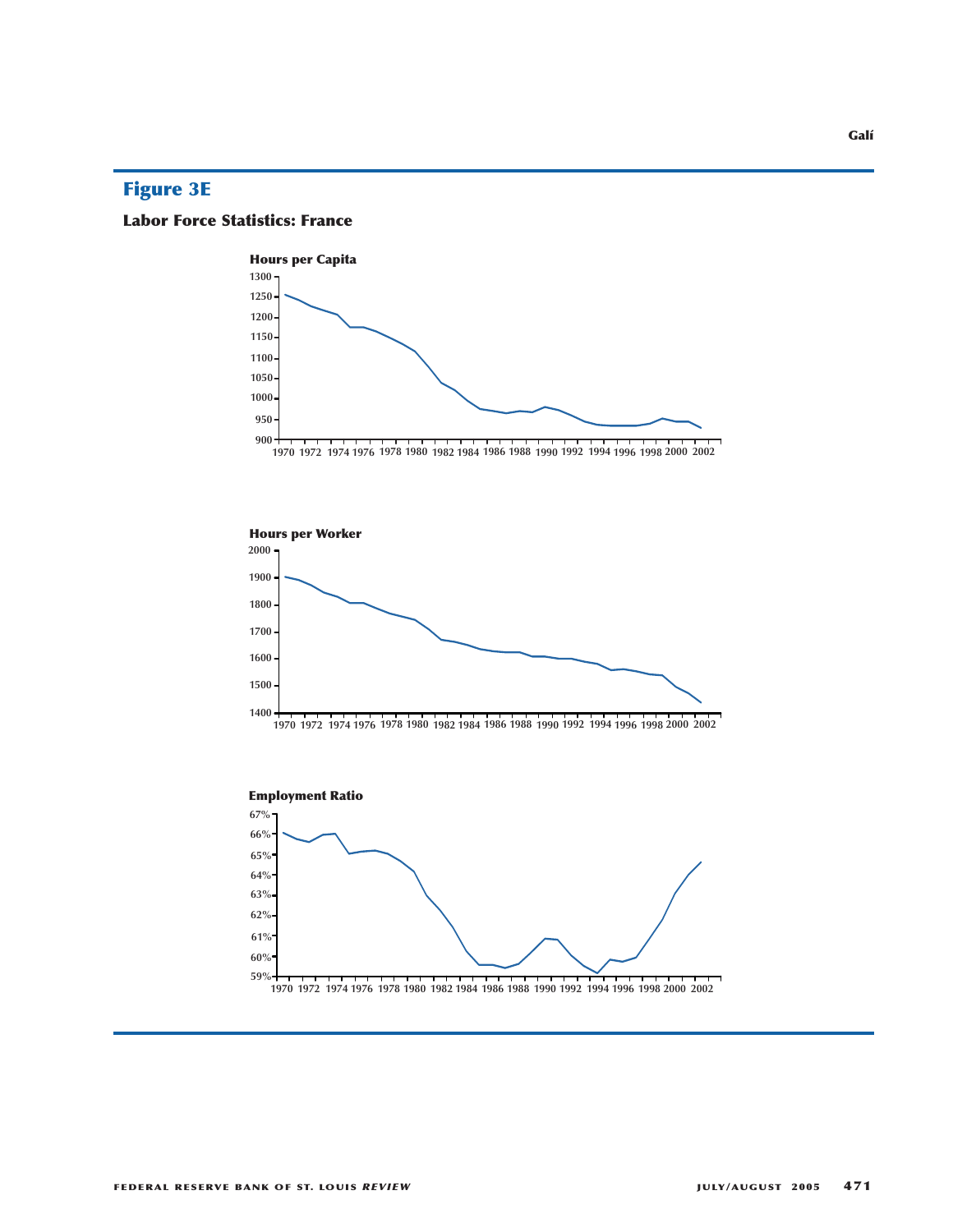# **Figure 3F**

# **Labor Force Statistics: Germany**

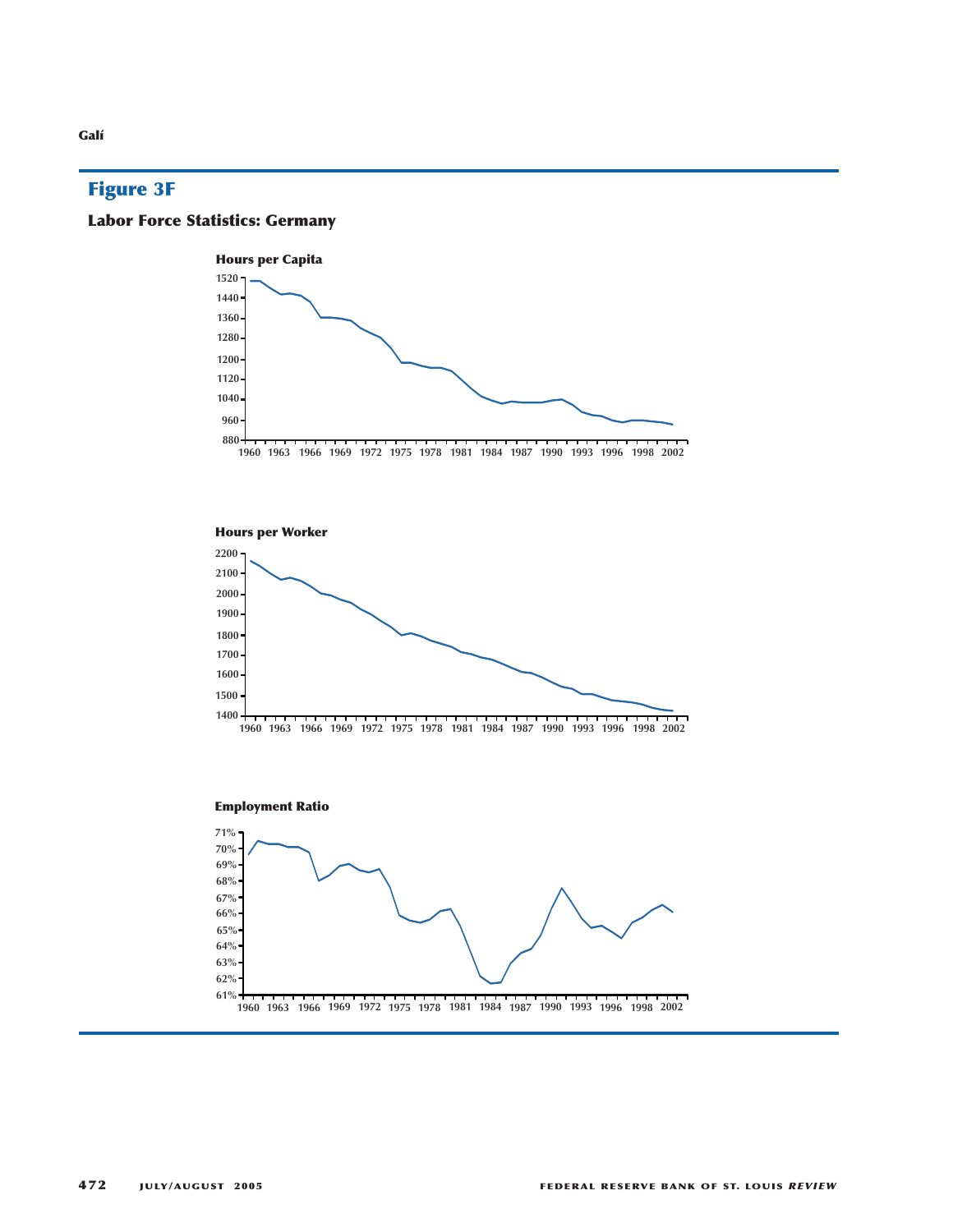# **Figure 3G**

# **Labor Force Statistics: Italy**







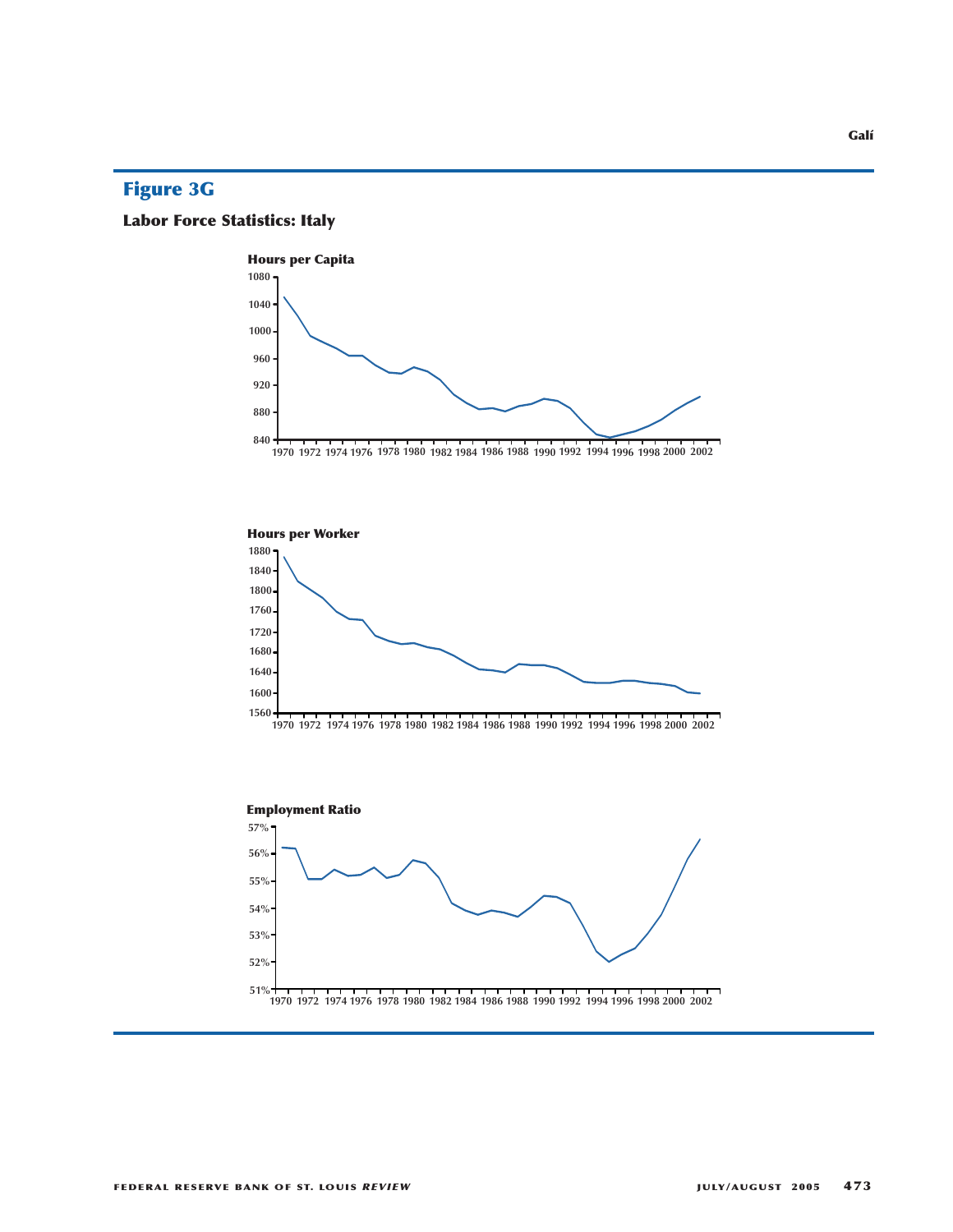### *2.6 Some Implications*

While a number of papers have explored the consequences of introducing both margins of hours variations into a dynamic business cycle framework, I am not aware of any attempt to enrich those models with features that could help explain the low-frequency changes in hours per worker and the employment rate highlighted here previously.13 To the extent that such low-frequency variations are due to factors orthogonal to the business cycle phenomena that those models seek to explain, abstracting from those features may be the right strategy when developing business cycle models. In particular, the secular decline in hours per worker observed in most countries would seem to fit that description. The same may be true for the observed long-run trend in the employment rate in the United States, Canada, and Japan. In contrast, a look at the low-frequency variation of the latter variable in the continental European countries suggests a stronger connection to cyclical episodes.

Most importantly, and putting aside the implications for the theoretical modeling of the business cycle, the existence of such lowfrequency movements in hours is likely to impinge on *empirical* analyses and characterizations of economic fluctuations and their sources. The controversy, described later, regarding the appropriate transformation of hours in the recent empirical literature on the effects of technology shocks is a case in point. The evidence presented here contrasts starkly with the assumption of stationarity in hours found in many empirical applications and raises some doubts about any empirical findings that ignore the existence of those lowfrequency movements, while hinging on the assumption of stationary hours. Furthermore, as discussed later, the existence of a significant nonstationary component in hours per worker implies that employment-based measures of productivity will be ridden with a nonstationary measurement error, which may question the validity of analyses that made use of those measures. That was the

case, due to lack of data availability, for the international evidence on the effects of technology shocks reported in Galí (1999). In the next section I revisit that evidence using data on hours and hours-based productivity measures for the G7 countries.

# **3 INTERNATIONAL EVIDENCE ON THE EFFECTS OF TECHNOLOGY SHOCKS**

### *3.1 Background*

The dynamic effects of technology shocks and their role as a source of economic fluctuations have been the focus of growing interest among macroeconomists.14 The bulk of the evidence generated by that literature has pointed to effects of technology very much at odds with the predictions of the standard RBC model. In particular, when technology shocks are identified in a structural vector autoregression (VAR) as the source of permanent shifts in labor productivity, they generate a negative comovement between hours and output (see, e.g., Galí, 1999, and Francis and Ramey, 2002). Furthermore, and not surprisingly in light of the previous result, the implied estimated contribution of technology shocks to the variability of output and hours at business cycle frequencies tends to be very small, an observation that contrasts with the central role assigned to those shocks as a source of business cycles in the RBC literature.15

In a recent paper, Christiano, Eichenbaum, and Vigfusson (2003; CEV hereafter) have pointed out that the first finding (i.e., the negative response of hours to a positive technology shock) may not be robust to using an alternative VAR specification that includes the level of (log) hours, as opposed to detrended hours or its first difference as a labor input measure. More specifically, when CEV reestimate the VAR using the *level* of (log)

 $^{14}$  For a recent survey of that literature, see Galí and Rabanal (2004).

 $^{\rm 13}$  A possible exception, albeit in the context of a stylized model of wage-setting by unions/insiders with no explicit variation at the intensive margin, is found in Blanchard and Summers (1986).

<sup>15</sup> Similar results are obtained in Basu, Fernald, and Kimball (forthcoming) using a growth-accounting approach to construct a measure of technological change. See also the references in the Galí and Rabanal (2004) survey.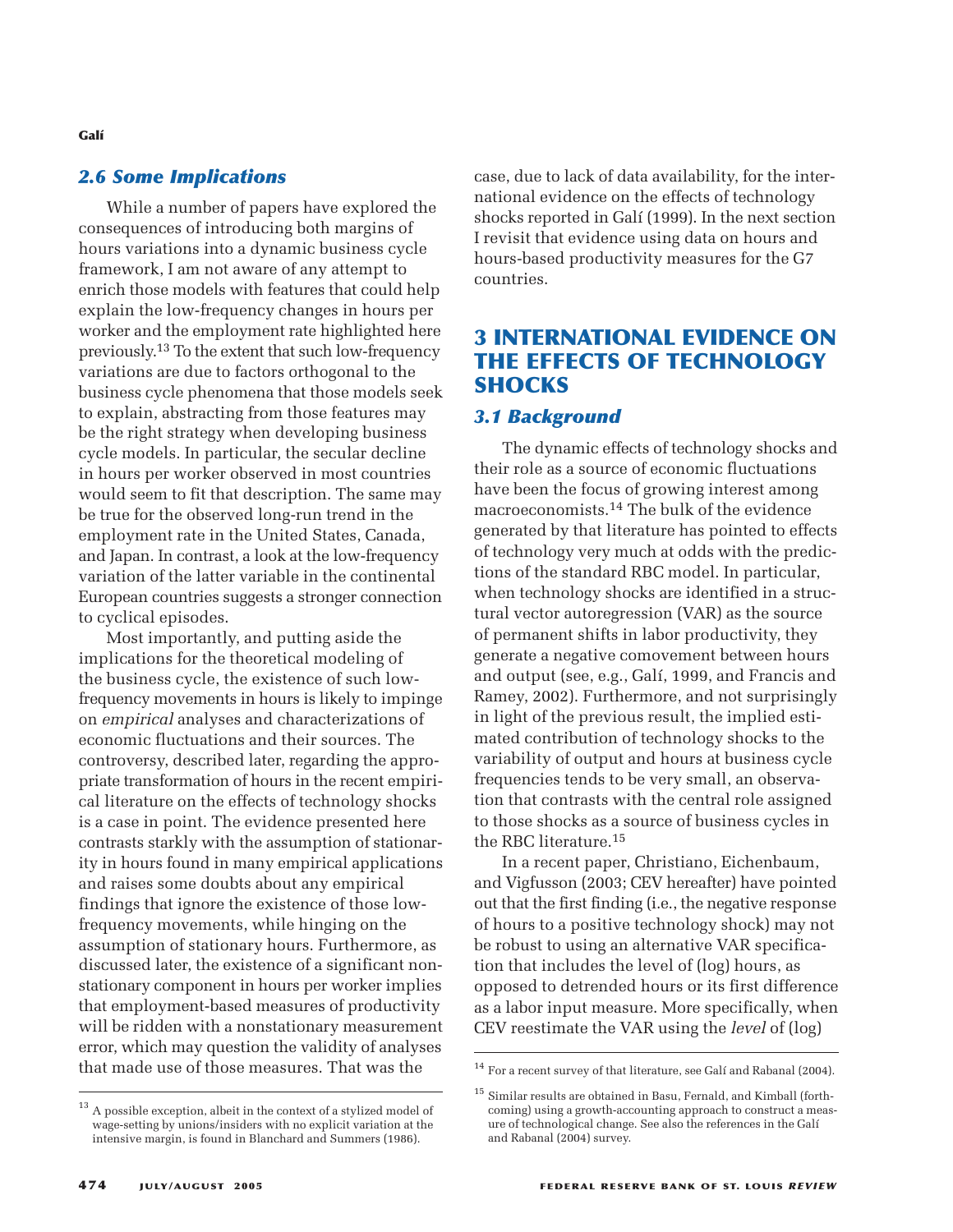hours, they find that a positive technology shock drives hours up, not down, and generates the positive comovement of hours and output that is the hallmark of the business cycle.16

A recent paper by Fernald (2004) provides a convincing explanation for the discrepancy of the estimates of the effects of technology shocks when hours are introduced in levels. In particular he shows that the presence of a low-frequency correlation between labor productivity growth and per capita hours, while unrelated to cyclical phenomena, distorts significantly the estimates of the short-run responses. Fernald illustrates that point most forcefully by reestimating the structural VAR in its levels specification (as in CEV), while allowing for two (statistically significant) trend breaks in labor productivity (in the mid-1970s and mid-1990s, respectively) and showing that hours decline in response to a positive technology shock in the resulting estimates, in a way consistent with the findings obtained when the difference specification is used.

A different strategy is pursued by Francis and Ramey (2004). Those authors construct an alternative time series for hours, with an annual frequency and spanning the entire 20th century. The Francis-Ramey series normalizes total hours worked in the business sector using a population measure that excludes not only the population aged 16 and less (as in CEV), but also the population older than 65, as well as that enrolled in school or employed by the government. The resulting series for hours per capita is largely devoid of any of the nonstationary features that were apparent in the original series (as discussed in Section 2). Most interestingly, though, when Francis and Ramey reestimate the effects of technology shocks using the (log) level of the new series, they recover the findings associated with the detrended or first-differenced specification, i.e., a positive technology shock induces a shortrun decline in hours and a negative comovement between the latter variable and output.

### *3.2 New Evidence for the G7 Countries*

Next I present some further evidence on the effects of technology shocks using data for the G7 countries. Motivated by the evidence and discussion in Section 2, I treat (log) hours (as well as labor productivity) as a difference-stationary series. Accordingly, I estimate for each G7 country the structural model *Conce for*<br>
ent some furt<br>
iology shocks<br>
ivated by the<br>
tion 2, I treat<br>
ctivity) as a d<br>
model<br>  $C^{11}(L) C^{12}(L)$ *Conce for*<br>**comparison**<br>**comparison**<br>**comparison**<br>**comparison**<br>**comparison**<br>**comparison**<br>**c**<sup>11</sup>(*L*)  $C^{12}(L)$ <br> $C^{22}(L)$ **ence fo**<br>it some fi<br>logy shoc<br>ated by tl<br>on 2, I tree<br>ivity) as a<br>gly, I estim<br>odel<br> $\frac{11}{L}$  C<sup>12</sup> **ence fo**<br>
at some fi<br>
logy shoc<br>
ated by tl<br>
and 2, I treating<br>
gly, I estim<br>
odel<br>  $^{11}(L)$   $C^{12}$ <br>  $^{21}(L)$   $C^{22}$ **nce for t**<br>some furth<br>gy shocks<br>ted by the  $\alpha$ <br> $\alpha$  2, I treat (<br>ity) as a di<br> $\alpha$ , I estimate<br>del<br> $(L)$   $C^{12}(L)$ **nce for t**<br>some furth<br>gy shocks<br>ted by the  $($ <br>1 2, I treat (<br>ity) as a di<br>y, I estimate<br>del<br>(*L*)  $C^{12}(L)$ <br>(*L*)  $C^{22}(L)$ **IF G7 COU**<br>
Example 10 and<br>
Example 10 and<br>
Example 10 and<br>
Example 10 and 57 contracts<br>  $\begin{bmatrix} \varepsilon_t^z \\ \varepsilon_t^z \end{bmatrix} \equiv C(L)$ *d**d d d d d d d d d d d d d d d d d d d d d d d d d d d d d d d d d d d d*

$$
(5) \qquad \begin{bmatrix} \Delta x_t \\ \Delta n_t \end{bmatrix} = \begin{bmatrix} C^{11}(L) & C^{12}(L) \\ C^{21}(L) & C^{22}(L) \end{bmatrix} \begin{bmatrix} \varepsilon_t^z \\ \varepsilon_t^d \end{bmatrix} \equiv C(L)\varepsilon_t \,,
$$

where  $\varepsilon_t^z$  and  $\varepsilon_t^d$  are serially uncorrelated, mutually orthogonal structural disturbances whose variance is normalized to unity. The polynomial  $|C(z)|$  is assumed to have all its roots outside the unit circle. Estimates of the distributed lag polynomials *Cij*(*L*) are obtained by a suitable transformation of the estimated reduced form VAR for [∆*xt*,∆*nt*] after imposing the long-run identifying restriction  $C^{12}(1) = 0.17$  That restriction effectively defines  $\{\varepsilon_t^z\}$  and  $\{\varepsilon_t^d\}$  as shocks *with* and *without* a *permanent* effect on labor productivity, respectively. On the basis of some of the steady-state restrictions shared by a broad range of macro models, I interpret permanent shocks to productivity {ε*<sup>z</sup> <sup>t</sup>* } as *technology shocks*. On the other hand, transitory shocks  $\{\varepsilon_t^d\}$  can potentially capture a variety of driving forces behind output and labor input fluctuations that would not be expected to have permanent effects on labor productivity. I refer the reader to Galí (1999) and Francis and Ramey (2002) for a detailed discussion.

A number of recent papers have provided related evidence using data for countries other than the United States, as surveyed in Galí and Rabanal (2004). Here I revisit some earlier evidence using international data, which the findings of Section 2 might call into question. Thus, in Galí (1999, 2004) and Francis, Owyang, and Theodorou (2004), a similar structural VAR-based approach is applied to G7 countries' quarterly data. In that exercise, Galí (1999) used both firstdifferenced and detrended (log) employment as a measure of labor input, obtaining a negative response of employment to a positive technology shock in all countries, with the exception of Japan.

 $^{16}$  Yet, it is important to stress that their estimates of the contribution of technology shocks to the variance of output and hours is rather small, consistent with the findings in Galí (1999) and others.

<sup>&</sup>lt;sup>17</sup> See Blanchard and Quah (1989) and Galí (1999) for details.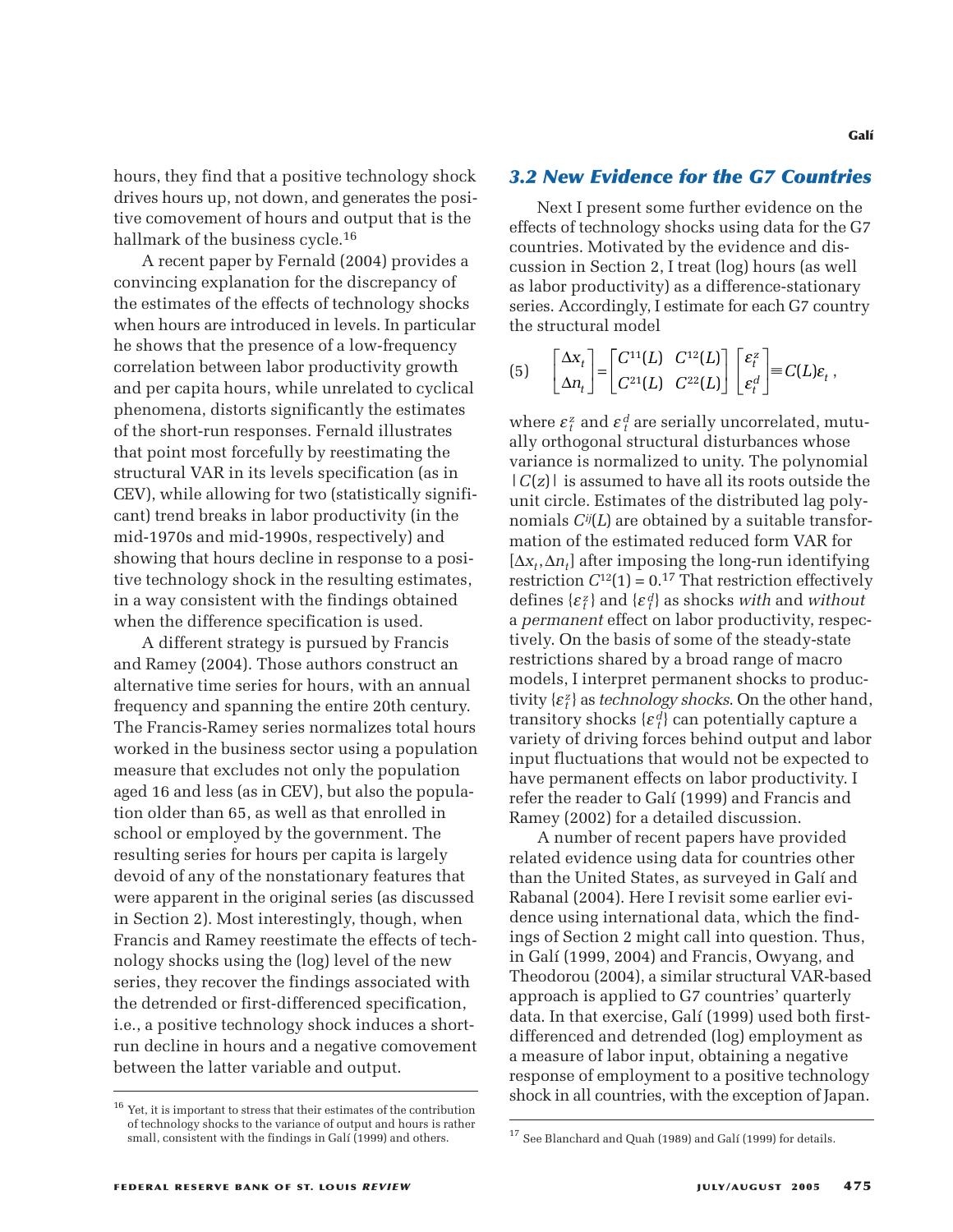Similar qualitative results for the euro area as a whole are found in Galí (2004), where I used the quarterly data set for the euro area recently constructed by Fagan, Henry, and Mestre (2001), also using employment as a measure of labor input.18 Francis, Owyang, and Theodorou (2004) used firstdifferenced (log) employment, together with other macro variables, focusing on the potential role of monetary policy factors in shaping the response to technology shocks.

In light of the evidence and discussion found in Section 2, the use of employment as a measure of labor input raises a potential problem. First, and to the extent that hours per worker vary over time, employment-based measures of labor productivity will be ridden with error. Most importantly, however, the presence of a possible nonstationary component in hours per worker undermines the theoretical basis for the identification strategy used in that work. In particular, it implies that factors other than technology may generate permanent shifts in measures of output per worker—and hence may be incorrectly labeled as technology shocks—even if they do not have any long-run effect on "true" labor productivity (i.e., output per hour). The availability of (relatively long) homogeneous time series for hours worked in a number of OECD countries allows one to overcome this problem. Next I describe the evidence on the effects of technology shocks obtained by applying the structural VAR framework previously noted to hours-based measures of productivity and labor input for the G7 countries.

The top graph in the top panel of Figures 4A through 4G displays, for each G7 country, the growth rates of GDP and hours over the period 1970-2002. As it is clear to the eye, both series display a strong positive comovement, which can be viewed as one of the defining features of the business cycle. The corresponding unconditional correlations, reported in the third column of Table 3, range from 0.30 (Italy) to 0.84 (United States). The second graph shows the components of GDP and hours growth associated with technology shocks, while the third graph shows the component driven by other (nontechnology) sources. With the exception of the United Kingdom and Japan, the comovement of hours and GDP growth generated by technology shocks is much smaller than that observed in the original data. As shown in Table 3, that *conditional* correlation is even negative in some cases (United States, Italy, and France) and very small in others (Germany and Canada). The first two columns of Table 3, which show the estimated contribution of technology shocks to the variance of GDP and hours growth, suggest a limited role of technology shocks as a source of fluctuations in the growth rates of either GDP or hours. In particular, technology shocks account for more than 50 percent of the variance of hours growth only in Italy and the United Kingdom, though as discussed below, this can hardly be attributed to the mechanisms underlying RBC model.

A look at the estimated impulse responses of labor productivity, GDP, and hours to a positive technology shock (i.e., one that raises productivity) helps clarify the previous patterns. Those impulse responses (together with  $a \pm 2$  standard errors confidence interval) are shown in the bottom panel of Figures 4A-4G. The sign of the point estimate for the impact responses of GDP and hours is also shown in Table 3. For all countries but Japan, a positive technology shock generates either a negligible response of hours or a short-run decline in that variable, in contrast with the predictions of the standard RBC model. With the exception of the United Kingdom, the corresponding response of output to the same shock is positive. It is thus not surprising that for the remaining countries (United States, Canada, Germany, Italy, and France) technology shocks do not make the large contribution to the variance of *both* GDP and hours growth that proponents of the RBC paradigm would have led us to expect. In fact, a look at Table 3 suggests that the pattern of conditional second moments and impulse responses that one would associate with an RBC model that were capable of accounting for the bulk of GDP and hours fluctuations can only be found for Japan. Why the latter country (as well as the United Kingdom) displays a pattern different from the rest is beyond the scope of this paper.

 $^{\rm 18}$  In particular, technology shocks are found to account for only 5 percent and 9 percent of the variance of the business cycle component of euro area employment and output, respectively, with the corresponding correlation between their technology-driven components being –0.67.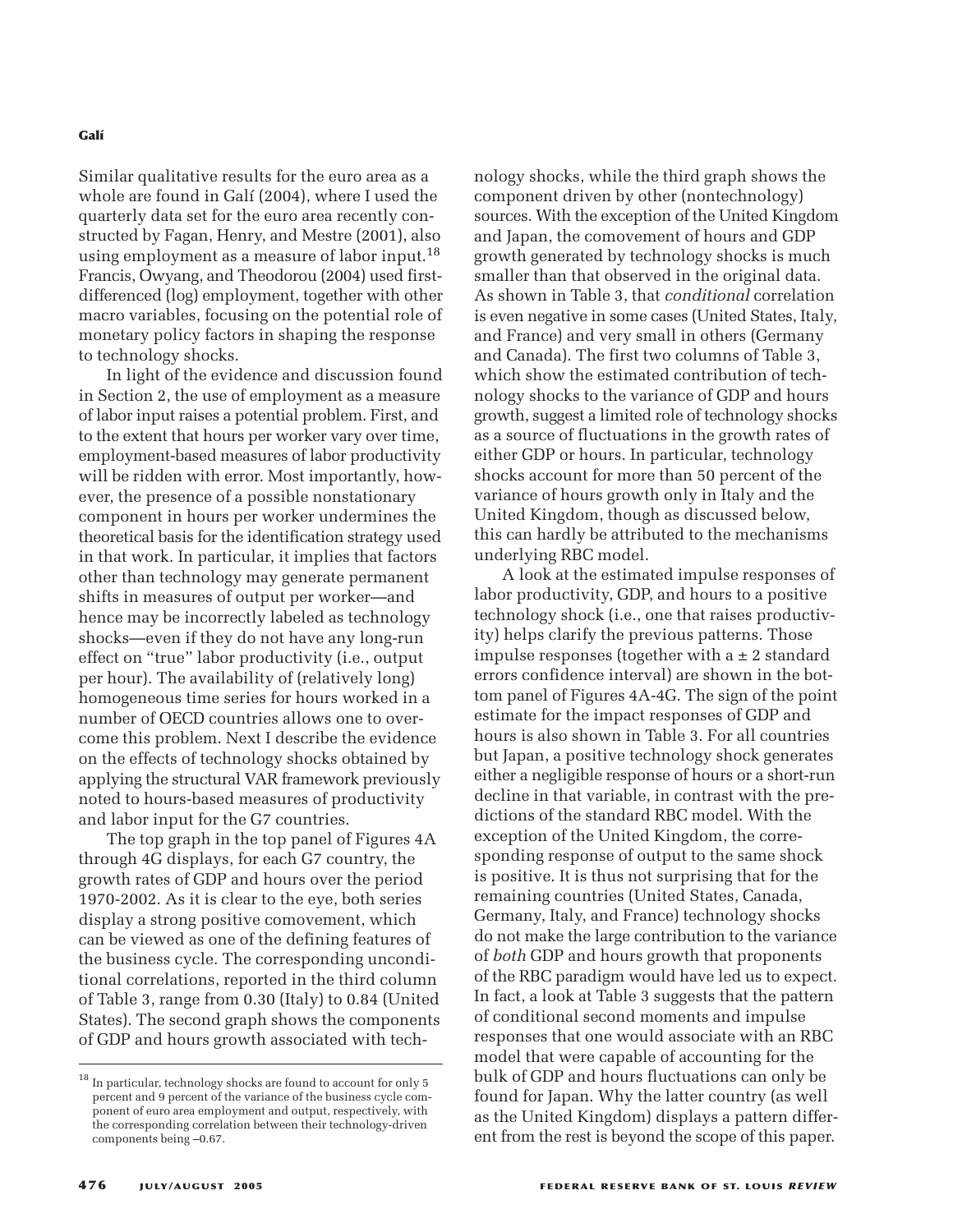# **Figure 4A**

### **Sources of Fluctuations: United States**

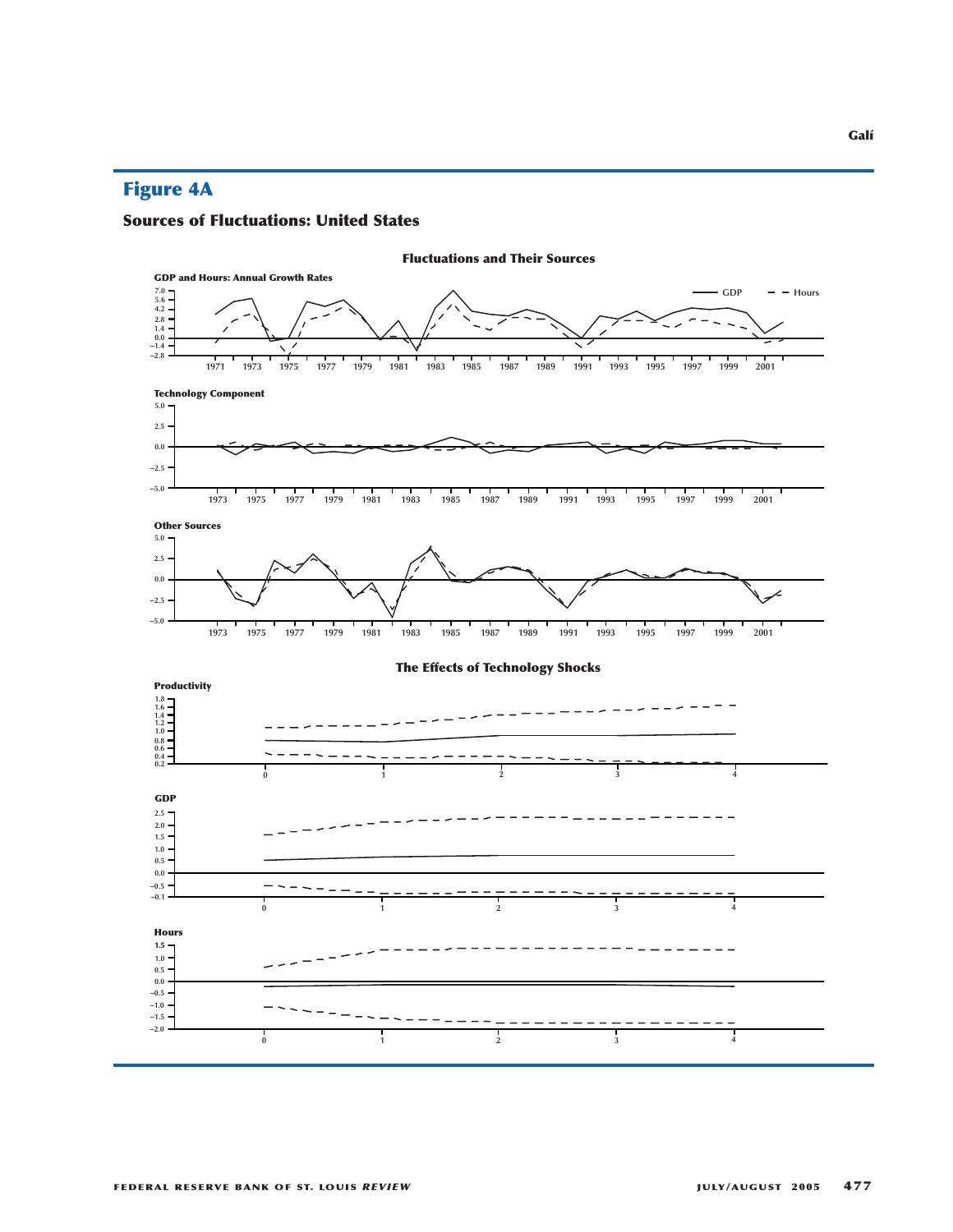# **Figure 4B**

#### **Sources of Fluctuations: Canada**

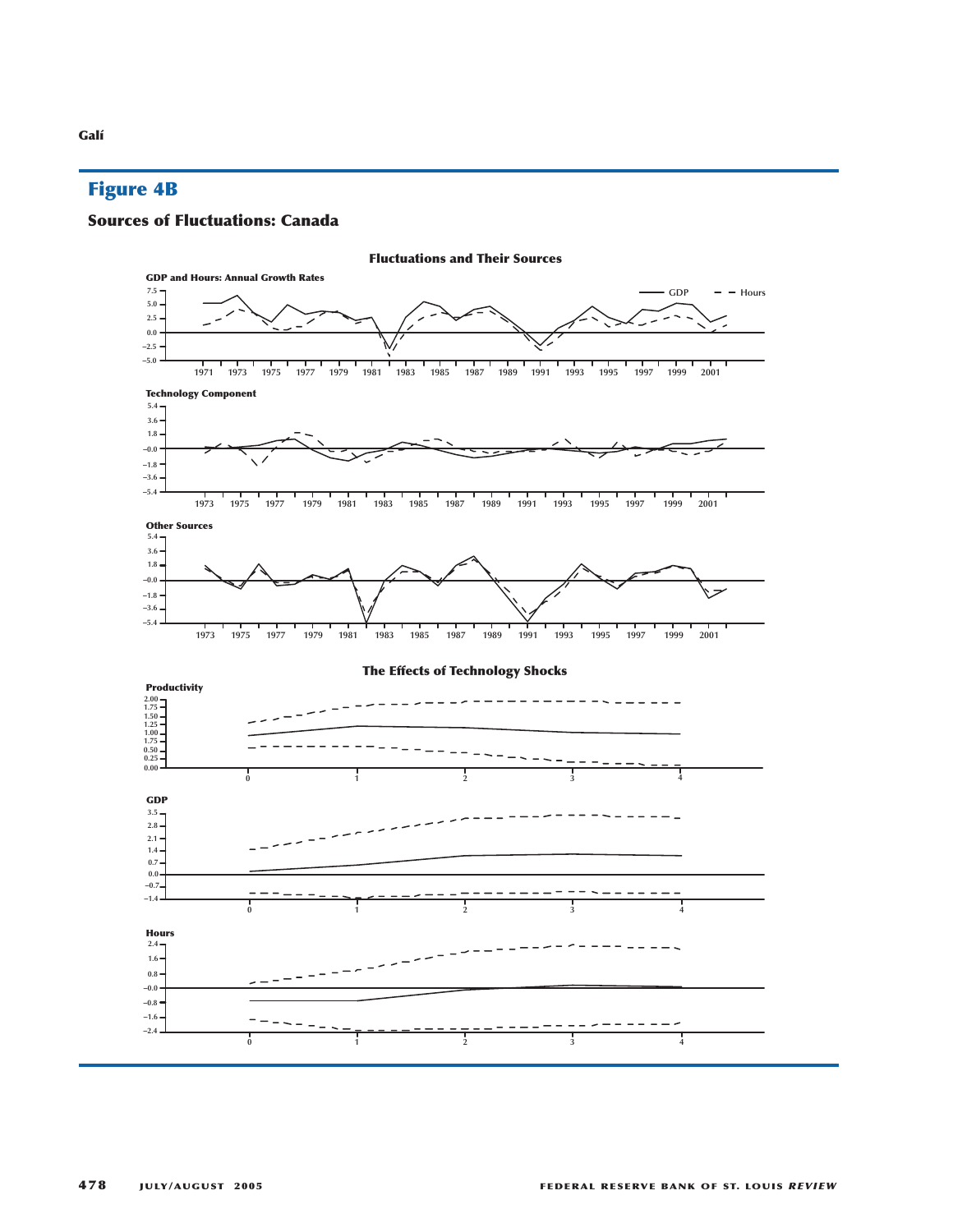# **Figure 4C**

# **Sources of Fluctuations: Japan**

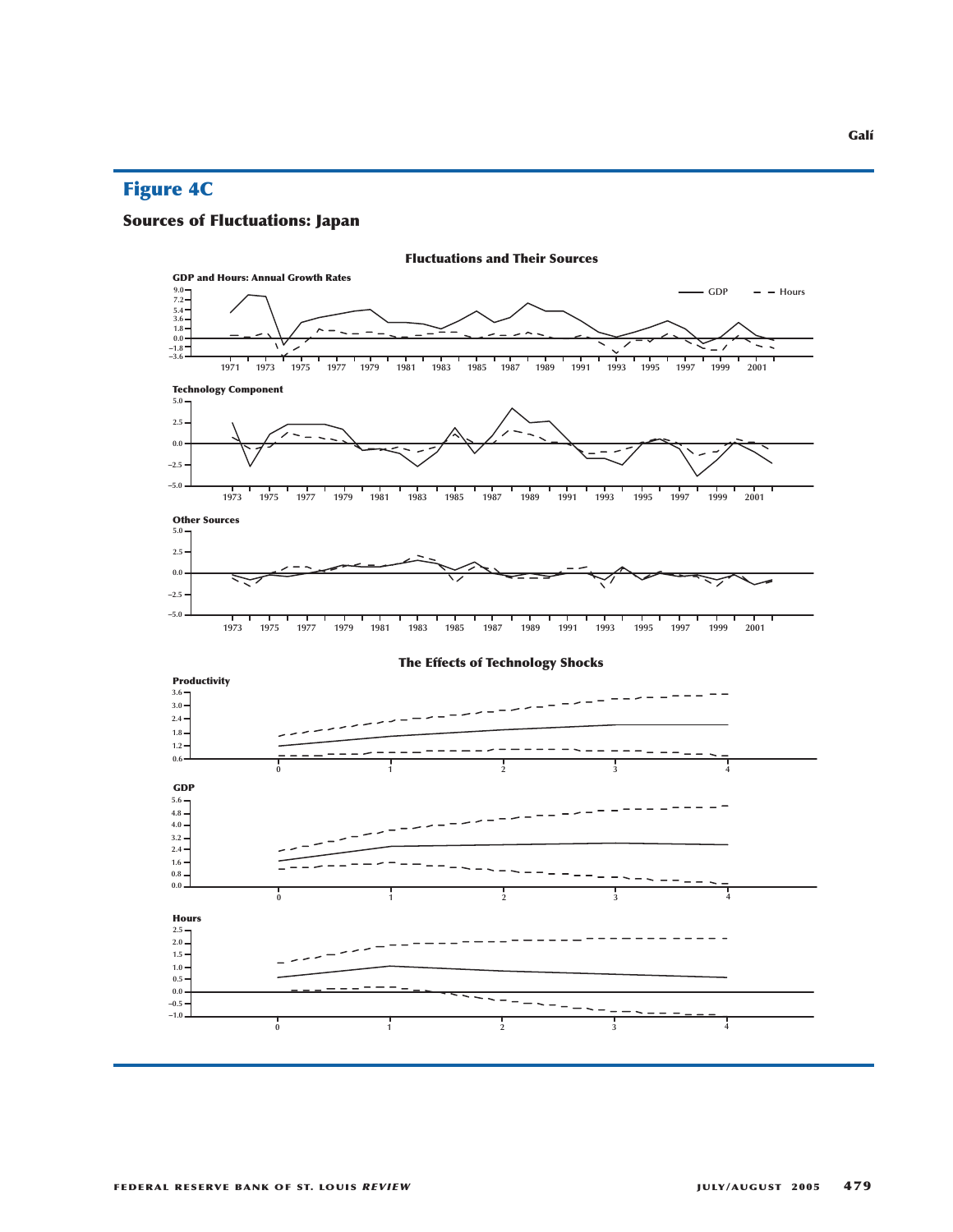# **Figure 4D**

# **Sources of Fluctuations: United Kingdom**

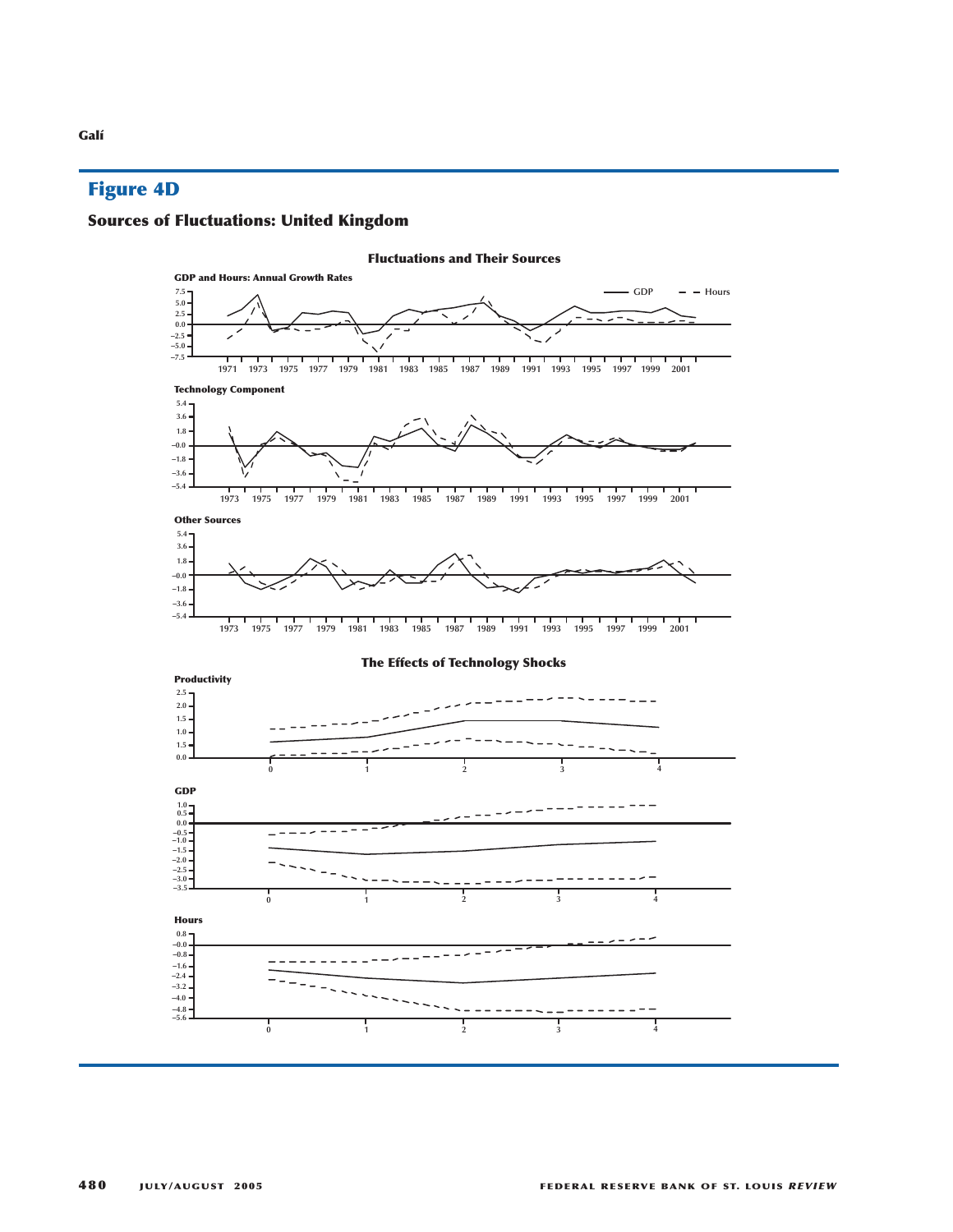# **Figure 4E**

# **Sources of Fluctuations: Germany**

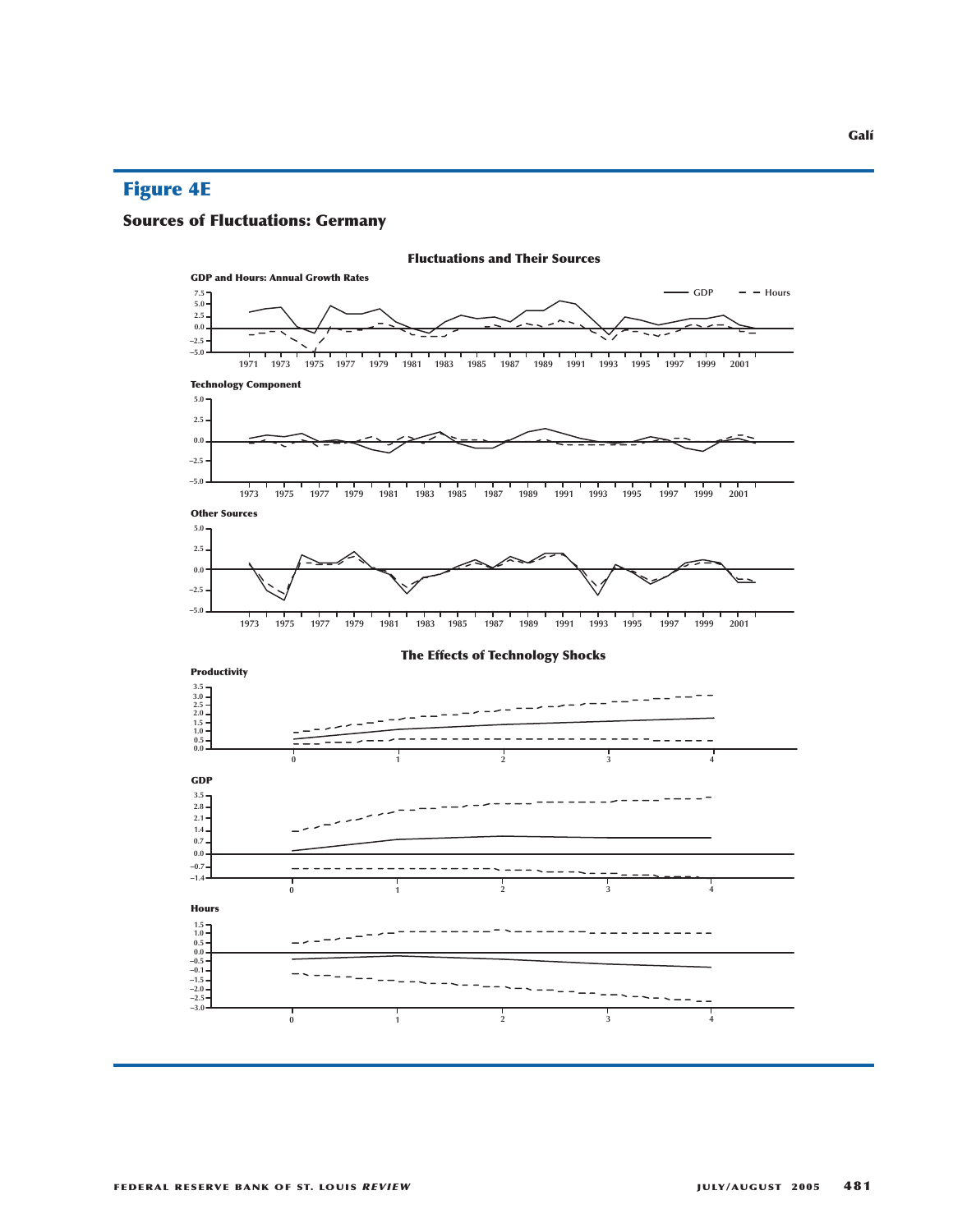# **Figure 4F**

### **Sources of Fluctuations: France**

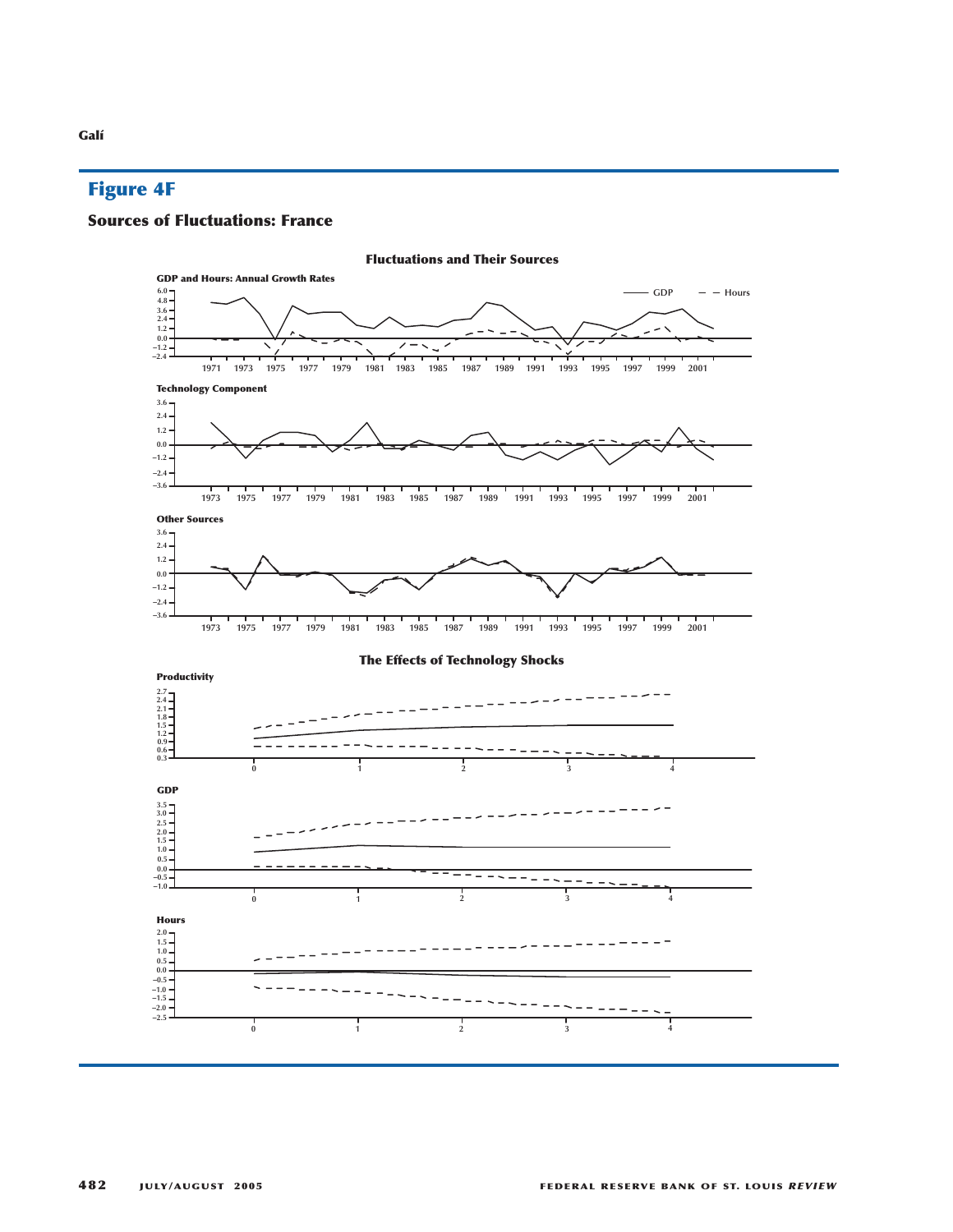# **Figure 4G**

# **Sources of Fluctuations: Italy**

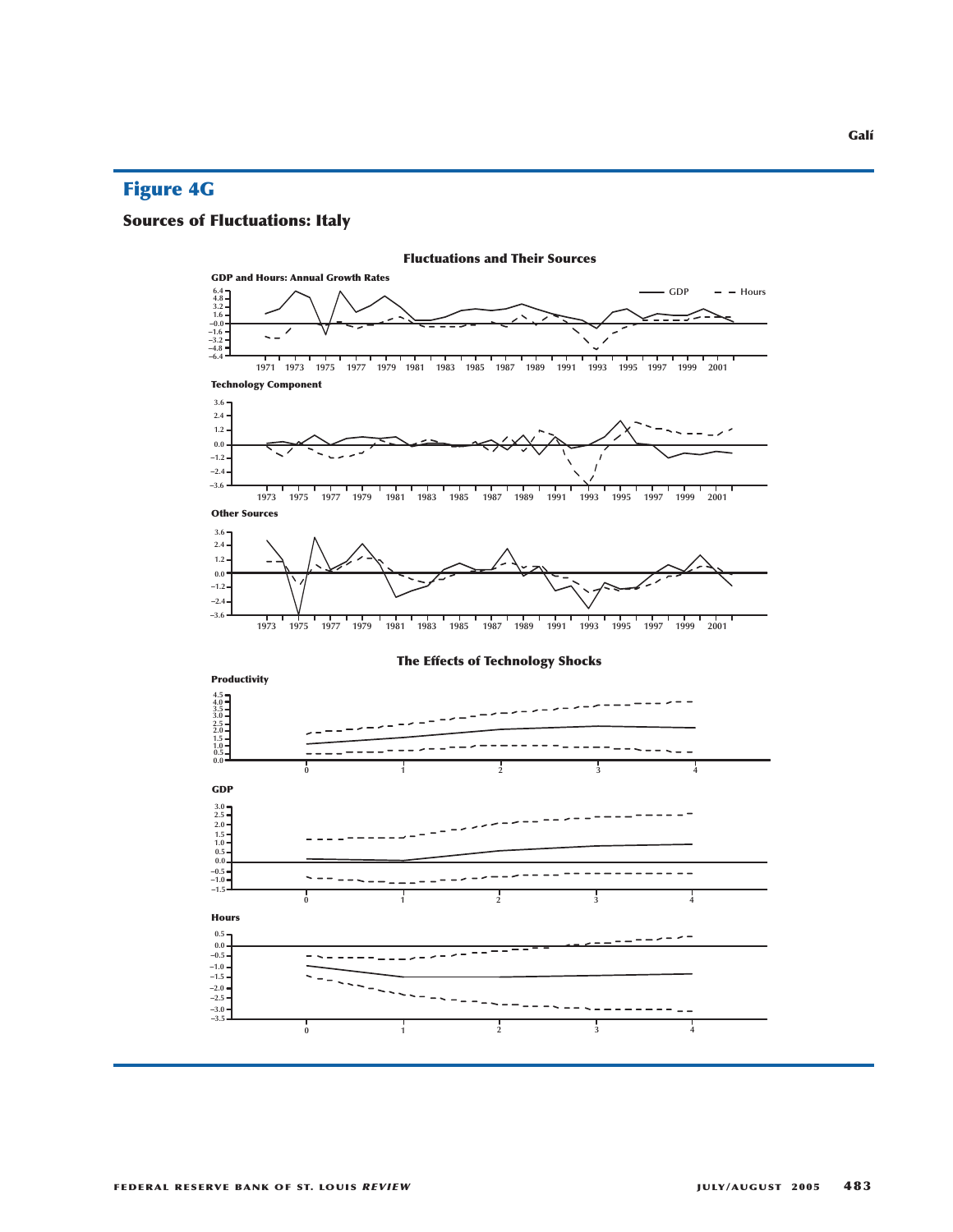|                      | <b>Variance share</b> |                  | Correlation $(\Delta n, \Delta y)$ |             | <b>Impact response</b> |            |
|----------------------|-----------------------|------------------|------------------------------------|-------------|------------------------|------------|
|                      | $var(\Delta y)$       | var $(\Delta n)$ | Unconditional                      | Conditional | <b>Hours</b>           | <b>GDP</b> |
| <b>United States</b> | 0.09                  | 0.02             | 0.84                               | $-0.79$     |                        | $+$        |
| Canada               | 0.12                  | 0.24             | 0.83                               | 0.24        |                        | $^{+}$     |
| Japan                | 0.88                  | 0.40             | 0.70                               | 0.89        | $+$                    | $^{+}$     |
| United Kingdom       | 0.54                  | 0.74             | 0.76                               | 0.93        |                        |            |
| Germany              | 0.17                  | 0.11             | 0.73                               | 0.07        |                        | $^{+}$     |
| Italy                | 0.13                  | 0.65             | 0.30                               | $-0.26$     |                        | $^{+}$     |
| France               | 0.54                  | 0.07             | 0.56                               | $-0.32$     |                        | $^{+}$     |

### **Table 3**

**Technology Shocks and Business Cycles: International Evidence**

# **4 SUMMARY AND CONCLUSIONS**

The present paper has revisited the empirical and theoretical grounds for a property found in most dynamic macroeconomic models—namely, that of stationarity of hours worked per capita. From a theoretical viewpoint, I have argued that stationarity of hours per capita is not a necessary condition for a macro model to generate a balanced-growth path. One can think of many factors that could lead to nonstationary hours, including permanent shifts in government purchases or in labor and product market wedges, as well as permanent preference shifts. In fact, it is hard to imagine why some of those factors would remain unchanged or display only transitory fluctuations.

From an empirical perspective, I have shown that the evidence for most industrialized economies appears to be at odds with the equilibrium relationships that are at the root of the property of stationarity in hours per capita. In fact, that evidence suggests that both margins of labor utilization (i.e., hours per worker and the employment rate) display some nonstationarity features in most countries.

Finally, I have revisited the international evidence on the effects of technology shocks using a measure of output per hour for the G7 countries. That measure overcomes the potential identification problems that may have resulted from using an employment-based measure of productivity, given the evidence of significant nonstationarity

in hours per worker. The findings from that exercise suggest that, possibly with the exception of Japan, the evidence on the effects of technology shocks shows major discrepancies with the predictions of standard real business cycle models.

# **REFERENCES**

- Basu, Susanto; Fernald, John and Kimball, Miles. "Are Technology Improvements Contractionary?" *American Economic Review* (forthcoming).
- Baxter, Marianne, and King, Robert G. "Measuring Business Cycles: Approximate Band-Pass Filters for Economic Time Series." *Review of Economics and Statistics*, 1999, *81*(4), pp. 575-93.
- Blanchard, Olivier J. and Quah, Danny. "The Dynamic Effects of Aggregate Demand and Supply Disturbances." *American Economic Review*, 1989, *79*(4), pp. 654-73.
- Blanchard, Olivier J. and Summers, Lawrence. "Hysteresis and the European Unemployment Problem," in Stanley Fischer, ed.; *NBER Macroeconomics Annual 1986*. Cambridge, MA: MIT Press, 1986, pp. 15-77.
- Christiano, Larry; Eichenbaum, Martin and Evans, Charles. "Nominal Rigidities and the Dynamic Effects of a Shock to a Monetary Policy." Working Paper No. 0107, Federal Reserve Bank of Cleveland (forthcoming in *Journal of Political Economy*).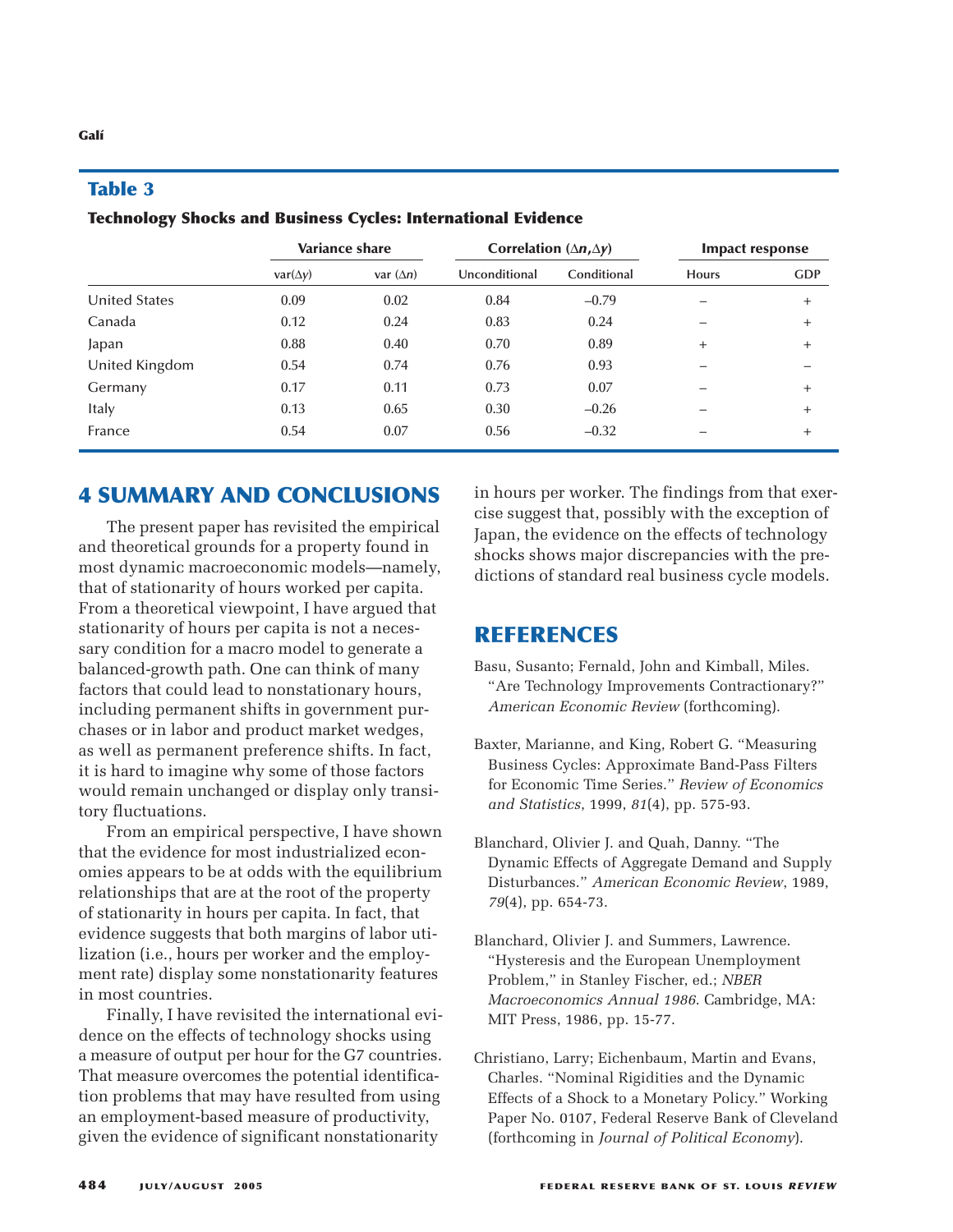Christiano, Lawrence; Eichenbaum, Martin and Vigfusson, Robert. "What Happens after a Technology Shock?" NBER Working Paper No. 9819, National Bureau of Economic Research, 2003.

- Cooley, Thomas F. and Prescott, Edward C. "Economic Growth and Business Cycles," in T.F. Cooley ed., *Frontiers of Business Cycle Research*. Princeton, NJ: Princeton University Press, 1995.
- Fagan, Gabriel; Henry, Jerome and Mestre, Ricardo. "An Area-Wide Model (AWM) for the Euro Area." ECB Working Paper No. 42, European Central Bank, 2001.
- Fernald, John. "Trend Breaks, Long Run Restrictions, and the Contractionary Effects of a Technology Shock." Unpublished manuscript, Federal Reserve Bank of Chicago, 2004.
- Francis, Neville; Owyang, Michael T. and Theodorou, Athena T. "What Explains the Varying Monetary Response to Technology Shocks in G-7 Countries?" Working Paper 2004-002C, Federal Reserve Bank of St. Louis, 2004.
- Francis, Neville and Ramey, Valerie. "Is the Technology-Driven Real Business Cycle Hypothesis Dead? Shocks and Aggregate Fluctuations Revisited." NBER Working Paper No. 8726, National Bureau of Economic Research, 2002 (forthcoming in *Journal of Monetary Economics*).
- Francis, Neville and Ramey, Valerie. "A New Measure of Hours per Capita with Implications for the Technology-Hours Debate." Unpublished manuscript, 2004.
- Galí, Jordi. "Technology, Employment, and the Business Cycle: Do Technology Shocks Explain Aggregate Fluctuations?" *American Economic Review*, 1999, *89*(1), pp. 249-71.
- Galí, Jordi. "On the Role of Technology Shocks as a Source of Business Cycles: Some New Evidence." *Journal of the European Economic Association*, 2004, *2*(2-3), pp. 372-80.
- Galí, Jordi; Gertler, Mark and López-Salido, David. "Markups, Gaps and the Welfare costs of Business Fluctuations." Unpublished manuscript, 2003.
- Galí, Jordi and Rabanal, Pau. "Technology Shocks and Aggregate Fluctuations: How Well Does the Real Business Cycle Model Fit Postwar U.S. Data?" NBER Working Paper No. 10636, National Bureau of Economic Research, 2004 (forthcoming in *NBER Macroeconomics Annual*).
- Hall, Robert E. "Macroeconomic Fluctuations and the Allocation of Time." *Journal of Labor Economics*, 1997, *15*(1, Part 2), pp. S223-50.
- Hansen, Gary D. "Indivisible Labor and the Business Cycle." *Journal of Monetary Economics*, 1985, *16*, pp. 309-27.
- King, Robert G.; Plosser, Charles and Rebelo, Sergio T. "Production, Growth and Business Cycles: I. The Basic Neoclassical Model." *Journal of Monetary Economics*, 1988, *21*, pp. 195-232.
- Kydland, Finn E. and Prescott, Edward C. "Time to Build and Aggregate Fluctuations." *Econometrica*, 1982, *50*, pp. 1345-70.
- Mulligan, Casey. "A Century of Labor-Leisure Distortions." NBER Working Paper No. 8774, National Bureau of Economic Research, 2002.
- Prescott, Edward C. "Theory Ahead of Business Cycle Measurement." Federal Reserve Bank of Minneapolis *Quarterly Review*, 1986, *10*, pp. 9-22.
- Prescott, Edward C. "Why Do Americans Work So Much More Than Europeans?" Federal Reserve Bank of Minneapolis *Quarterly Review*, July 2004, *28*(1), pp. 2-13.
- Rogerson, Richard. "Indivisible Labor, Lotteries and Equilibrium." *Journal of Monetary Economics*, 1988, *21*, pp. 3-16.
- Sbordone, Argia. "An Optimizing Model of U.S. Wage and Price Dynamics." Unpublished manuscript, 2000.